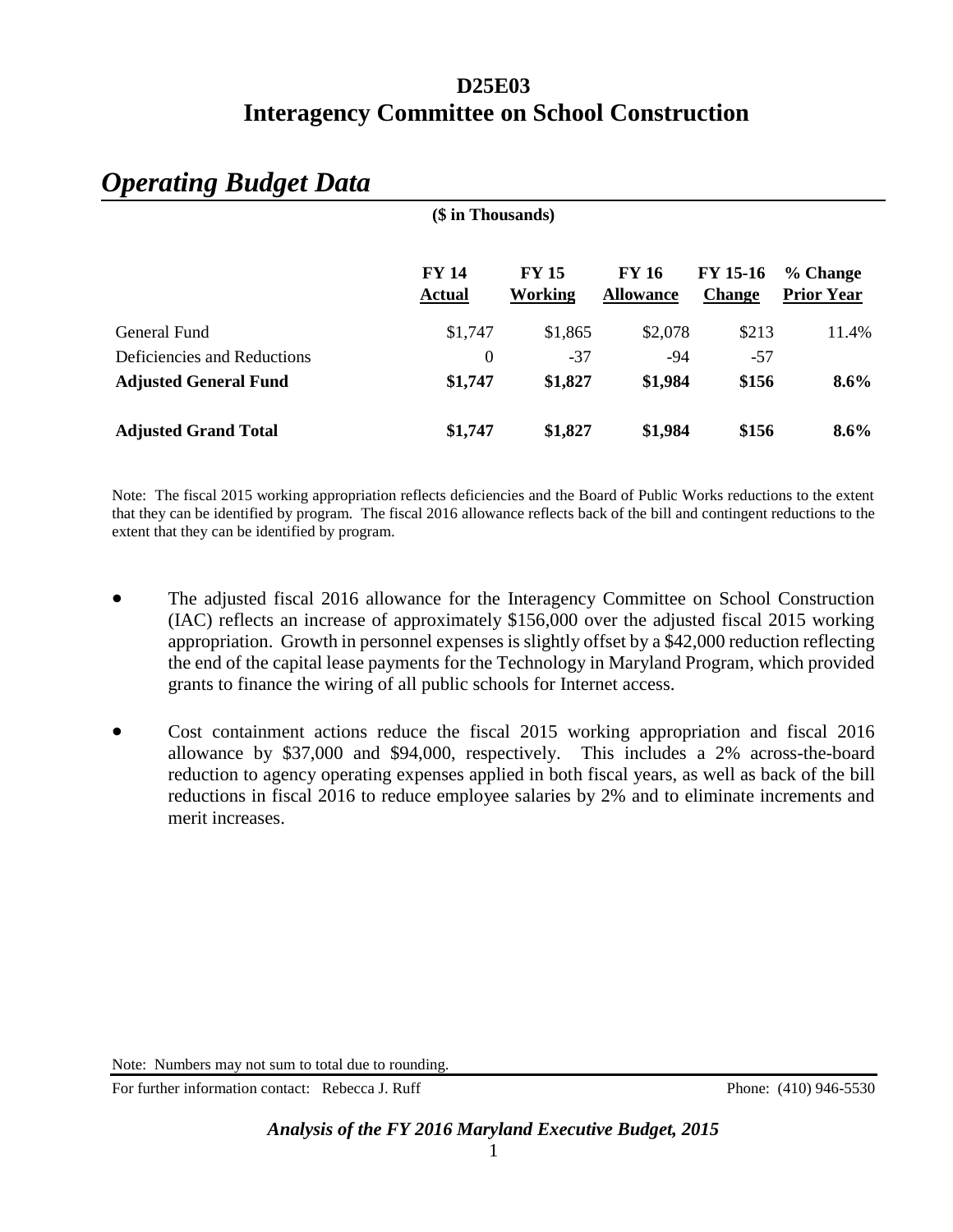| $\sim$ , $\sim$ , $\sim$ , $\sim$ , $\sim$ , $\sim$ , $\sim$ |                               |                         |                                  |                           |
|--------------------------------------------------------------|-------------------------------|-------------------------|----------------------------------|---------------------------|
|                                                              | <b>FY 14</b><br><b>Actual</b> | <b>FY 15</b><br>Working | <b>FY 16</b><br><b>Allowance</b> | FY 15-16<br><b>Change</b> |
| <b>Regular Positions</b>                                     | 18.00                         | 19.00                   | 21.00                            | 2.00                      |
| <b>Contractual FTEs</b>                                      | 0.00                          | 0.00                    | 0.00                             | 0.00                      |
| <b>Total Personnel</b>                                       | 18.00                         | <b>19.00</b>            | 21.00                            | 2.00                      |
| <b>Vacancy Data: Regular Positions</b>                       |                               |                         |                                  |                           |
| Turnover and Necessary Vacancies, Excluding New<br>Positions |                               | 0.39                    | 2.03%                            |                           |
| Positions and Percentage Vacant as of 11/01/14               |                               | 1.00                    | 5.26%                            |                           |

## *Personnel Data*

 IAC receives 2 additional regular positions in the fiscal 2016 allowance for the Public School Construction Program (PSCP). The new assistant program manager position will help lessen the workload of the existing program manager. The PSCP program manager is currently responsible for the oversight and management of three major funding programs and several special initiatives. The other position provides the PSCP with a computer information specialist to address an audit finding from calendar 2013 that identified weaknesses in the agency's electronic accounting system.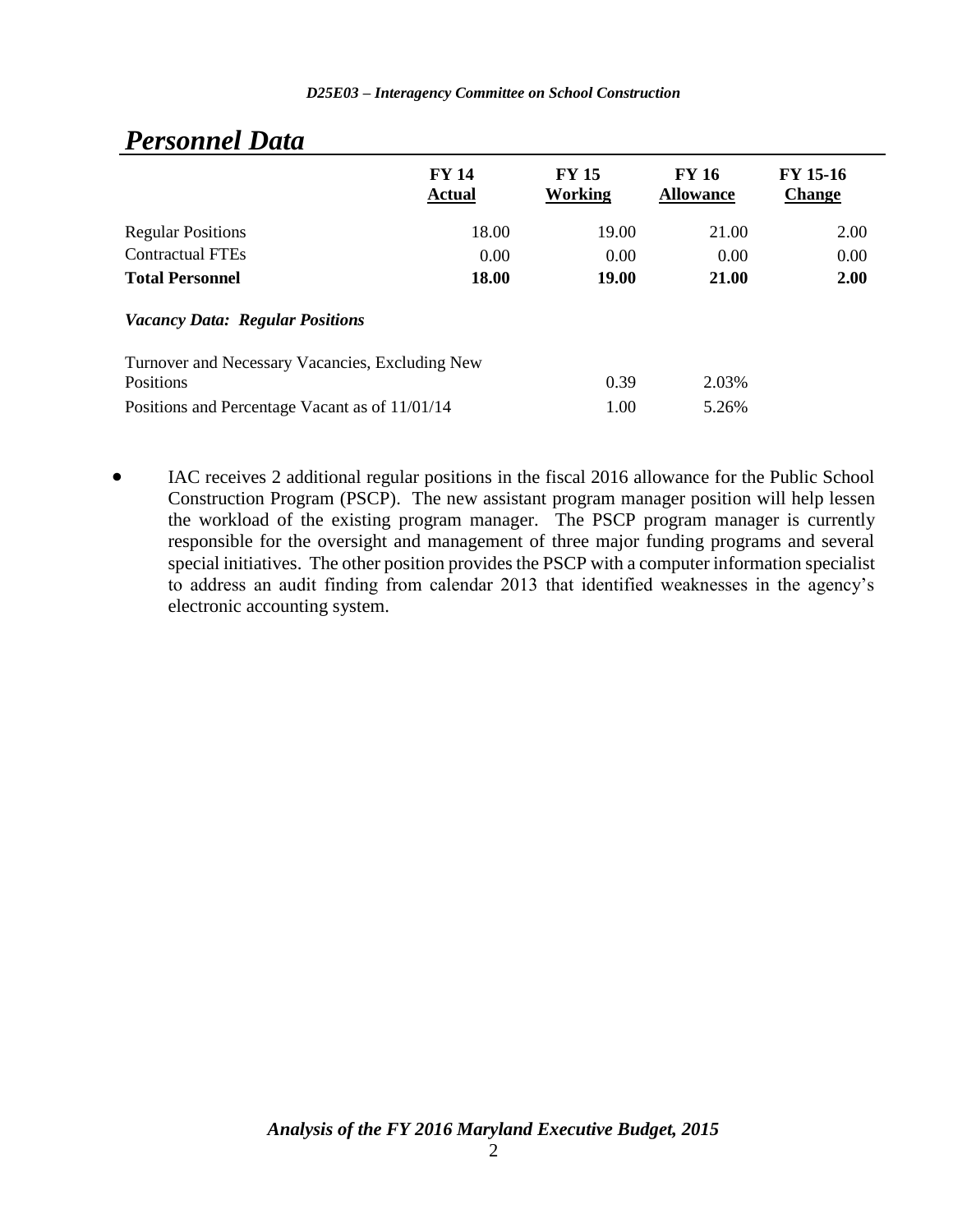# *Analysis in Brief*

## **Major Trends**

*Availability of Maintenance Survey Data Continues to Lag:* One of IAC's major goals is to promote well-maintained, safe physical environments in schools. To work toward this goal, IAC staff aim to survey a minimum number of schools each year; the number of schools surveyed has ranged from 220 to 232 in recent years. Between fiscal 2010 and 2012, at least 70% of surveyed schools have achieved a rating of "good" or better. Statute requires IAC to report the results of the annual maintenance surveys for the prior fiscal year to the Governor and the General Assembly on or before October 1 of each year; however, the agency is behind in its submission. Most recently, reports for fiscal 2011 and 2012 were submitted in April 2014. Although IAC has been able to keep up with completing the required physical surveys each year, the backlog of analyzing school maintenance has existed for multiple years. Delays in submitting the required reports have been noted in the annual budget analyses since the 2010 session. Given the State's significant investment in public school construction, transparency concerning how each local education agency (LEA) maintains its physical plant is increasingly important. **The Department of Legislative Services (DLS) recommends that the committees add language restricting general funds in the IAC budget until annual maintenance reports for fiscal 2013 and 2014 are submitted.**

*Seven School Systems Below Statewide Average Facility Age in Fiscal 2014, Down from 11 in 2005:* IAC established a goal for the PSCP to promote equity in the quality of school facilities throughout the State. The accompanying objective is to improve, or at least hold constant, each LEA's deviation from the statewide average age of square footage of school facilities. From fiscal 2005 to 2014, 21 LEAs improved their standing in terms of deviation from the State average age. The oldest schools are in Baltimore City, but schools in Anne Arundel, Washington, Baltimore, Allegany, Prince George's, and Kent counties are also below the 2014 statewide average of 28 years. Talbot County has the newest schools, with an average construction date of 2000, or 15 years old. It is worth noting that there are potential flaws in the methodology used to determine the age of the square footage of Maryland's public school facilities. Features in the current methodology cause a lag between the reported age of square footage versus the real-time age of the facilities, particularly those that have been renovated. To the extent that improvements are made that are not captured in the IAC's database, the State may be overfunding some LEAs at the expense of others. **IAC should comment on the issues and potential solutions regarding the calculation for the age of the square footage of public school facilities.** 

### **Issues**

*Baltimore City School Construction Management Capacity as Evaluated by IAC Staff:* The 21st Century Buildings Plan represents a significant investment in the Baltimore City Public School (BCPS) system. Even with those projects, however, more than 100 schools remain in Baltimore City that are not being replaced or renovated. These remaining schools serve the vast majority of students and teachers. These facilities that will be left untouched by the \$1.1 billion investment are aged and not well maintained. As administrators of the PSCP, IAC not only has a significant role in the oversight

*Analysis of the FY 2016 Maryland Executive Budget, 2015*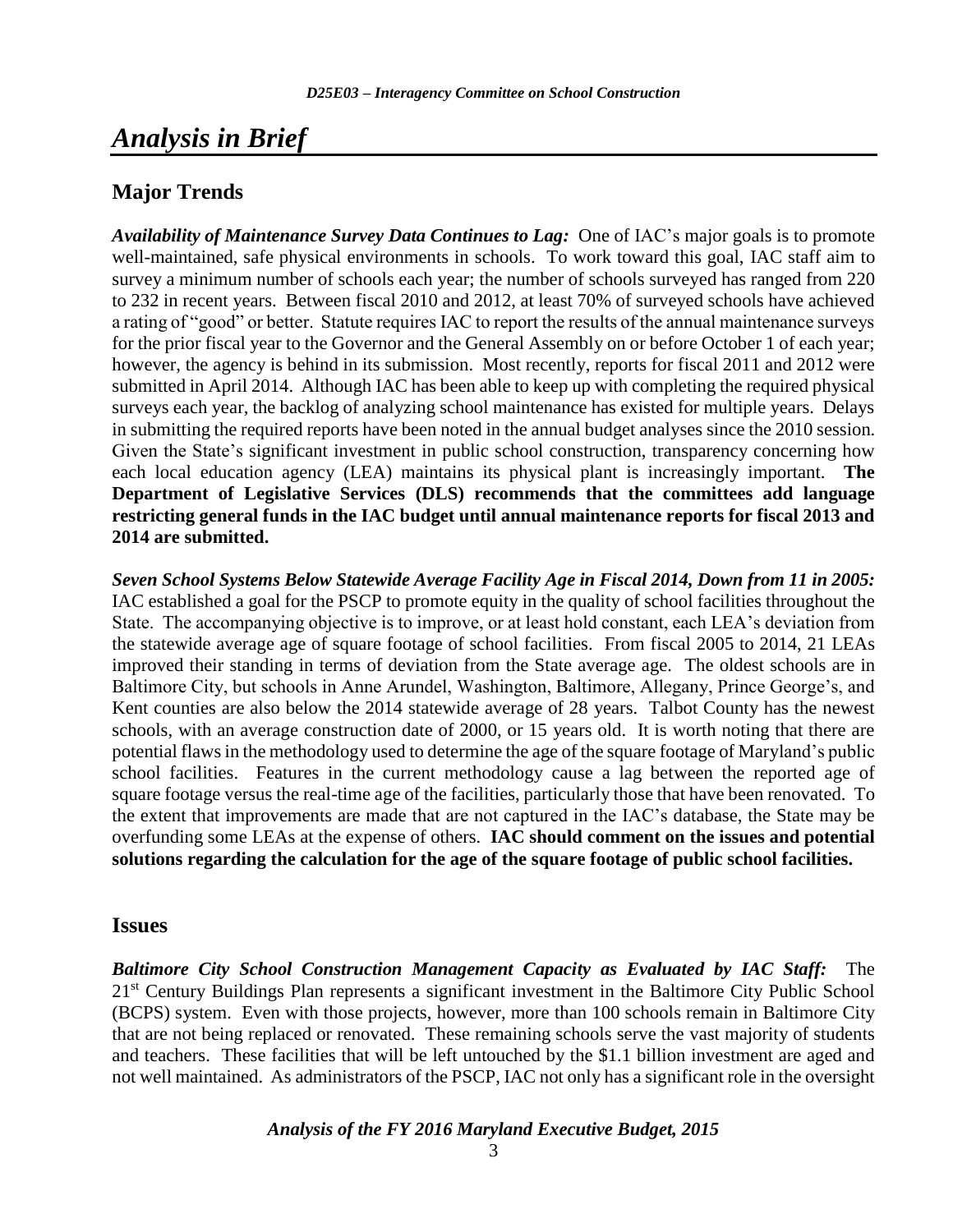of the 21st Century Buildings Plan, but is also responsible for evaluating the long-term facility administration of the entire school system. To that end, IAC has expressed concern that BCPS lacks a comprehensive plan for managing improvements to its education facilities, particularly those that do not fall within the realm of the 21st Century Buildings Plan. Ongoing concerns have been expressed by IAC that BCPS management of State-funded projects is not at the same level as other Maryland school systems, and a November 2014 report released by IAC staff has identified six specific areas of concern and related recommendations for improvement. **DLS recommends the adoption of committee narrative requesting that IAC provide an update to its November 2014 report informing the budget committees as to the status of any progress made by BCPS in addressing the identified areas of concern.**

### **Recommended Actions**

- 1. Add language restricting funds until the backlog of maintenance survey reports are submitted.
- 2. Adopt committee narrative requesting a progress report on concerns regarding management of Baltimore City Public School capital projects.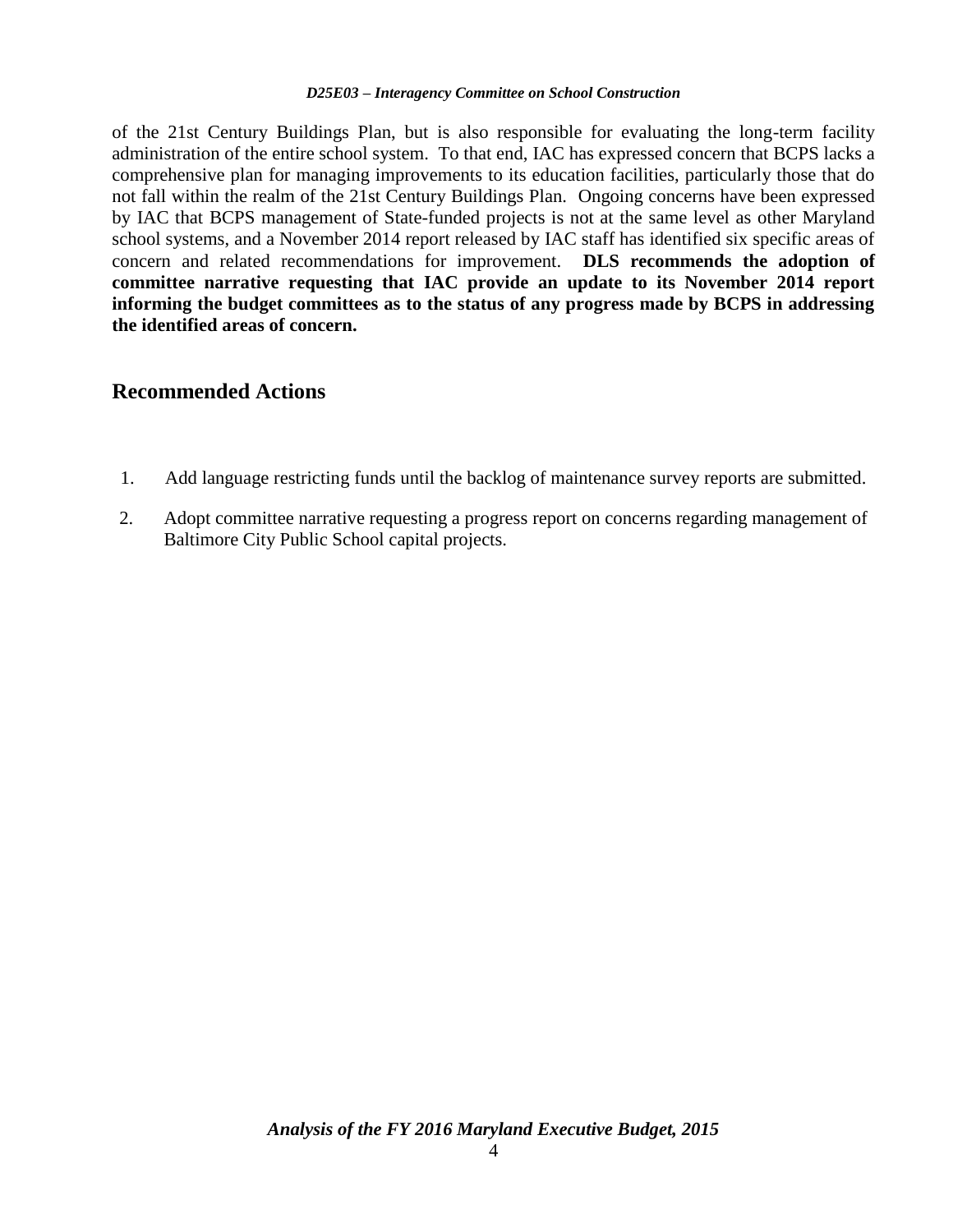# *Operating Budget Analysis*

## **Program Description**

School construction costs are shared by the State and local governments. The Interagency Committee on School Construction (IAC) administers the State Public School Construction Program (PSCP) under the authority of the Board of Public Works (BPW). The State funds its share of school construction primarily by issuing bonds and allocating the funds to local education agencies (LEA). IAC reviews requests for State funds for eligible projects such as renovations, additions, new schools, and systemic renovations. Local matching funds are required.

IAC also administers the Non-Public Schools Program, the Aging Schools Program, and federally assisted programs such as Qualified Zone Academy Bonds (QZAB). More information about the PSCP, Non-Public Schools Program, Aging Schools Program, and the use of QZABs can be found in the capital budget analysis for the program (DE0202).

A limited number of employees of the Maryland State Department of Education (MSDE), the Department of General Services (DGS), and the Maryland Department of Planning support the activities of the PSCP and provide technical assistance to the public school systems.

IAC has the following goals in administering the PSCP:

- promoting physical learning environments that support the educational goals of MSDE and LEAs;
- promoting well maintained, safe physical environments in which to teach and learn; and
- promoting equity in the quality of school facilities throughout the State.

## **Performance Analysis: Managing for Results**

## **1. Availability of Maintenance Survey Data Continues to Lag**

One of IAC's major goals is to promote well-maintained, safe physical environments in schools. To work toward this goal, the PSCP hired 2 full-time inspectors in fiscal 2007 and established an objective to conduct maintenance surveys in at least 230 schools each year. At this rate, each of Maryland's 1,400 public schools can be inspected once every six years. Prior to fiscal 2007, school inspections were conducted by DGS, which completed about 100 maintenance surveys each year.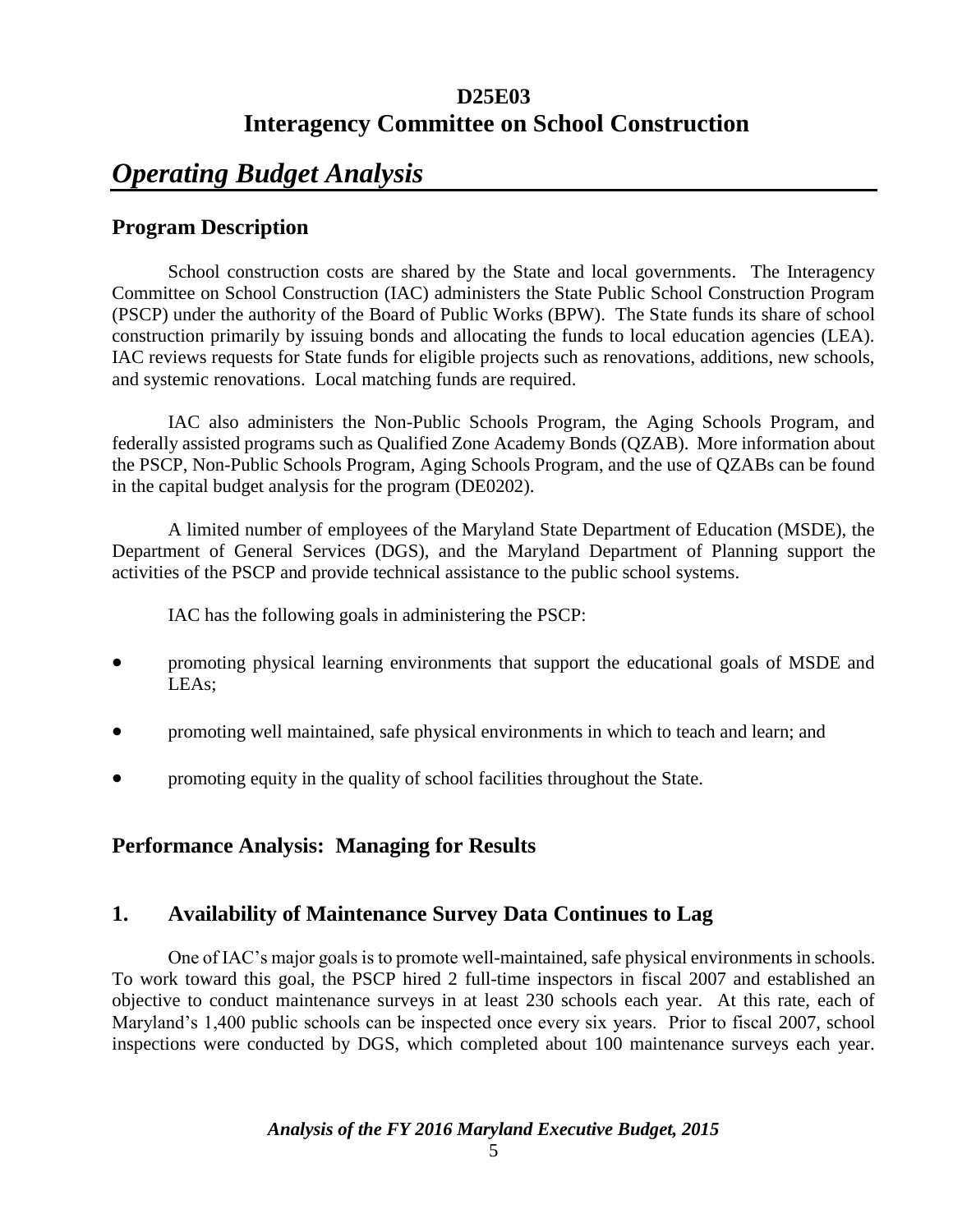Neither Maryland statute nor the *Code of Maryland Regulations* specify a minimum number of schools to be surveyed annually. However, statute does require IAC to report the results of the annual maintenance surveys for the prior fiscal year to the Governor and the General Assembly on or before October 1 of each year.

IAC reported that survey activity dropped below 200 schools in fiscal 2009 and 2010 because of budget constraints. The General Assembly was concerned about the agency's reduction of maintenance surveys and added language to the fiscal 2014 budget bill restricting funds until the reports for fiscal 2011 and 2012 were submitted certifying the completion of 230 maintenance surveys. After multiple extensions, the final reports for both fiscal years were made available April 29, 2014. **Exhibit 1** shows the overall distribution of maintenance ratings from fiscal 2010 to 2012. **Appendix 2** provides the survey results for fiscal 2012 by county.



Source: Interagency Committee on School Construction, *Maintenance of Maryland's Public School Buildings*, fiscal 2010 to 2012

Overall, the ratings of surveyed schools showed marginal improvement over the three-year period. Although there was one school in fiscal 2011 rated "poor," less than 5% of surveyed schools since fiscal 2007 have been rated "not adequate" or worse. Between fiscal 2010 and 2012, at least 70% of surveyed schools have achieved a rating of "good" or better. IAC attributes this improvement to surveying more of the newer schools in the statewide inventory and increased oversight from the State. Many good and superior ratings in the fiscal 2012 survey were related to cleanliness, interior

#### *Analysis of the FY 2016 Maryland Executive Budget, 2015*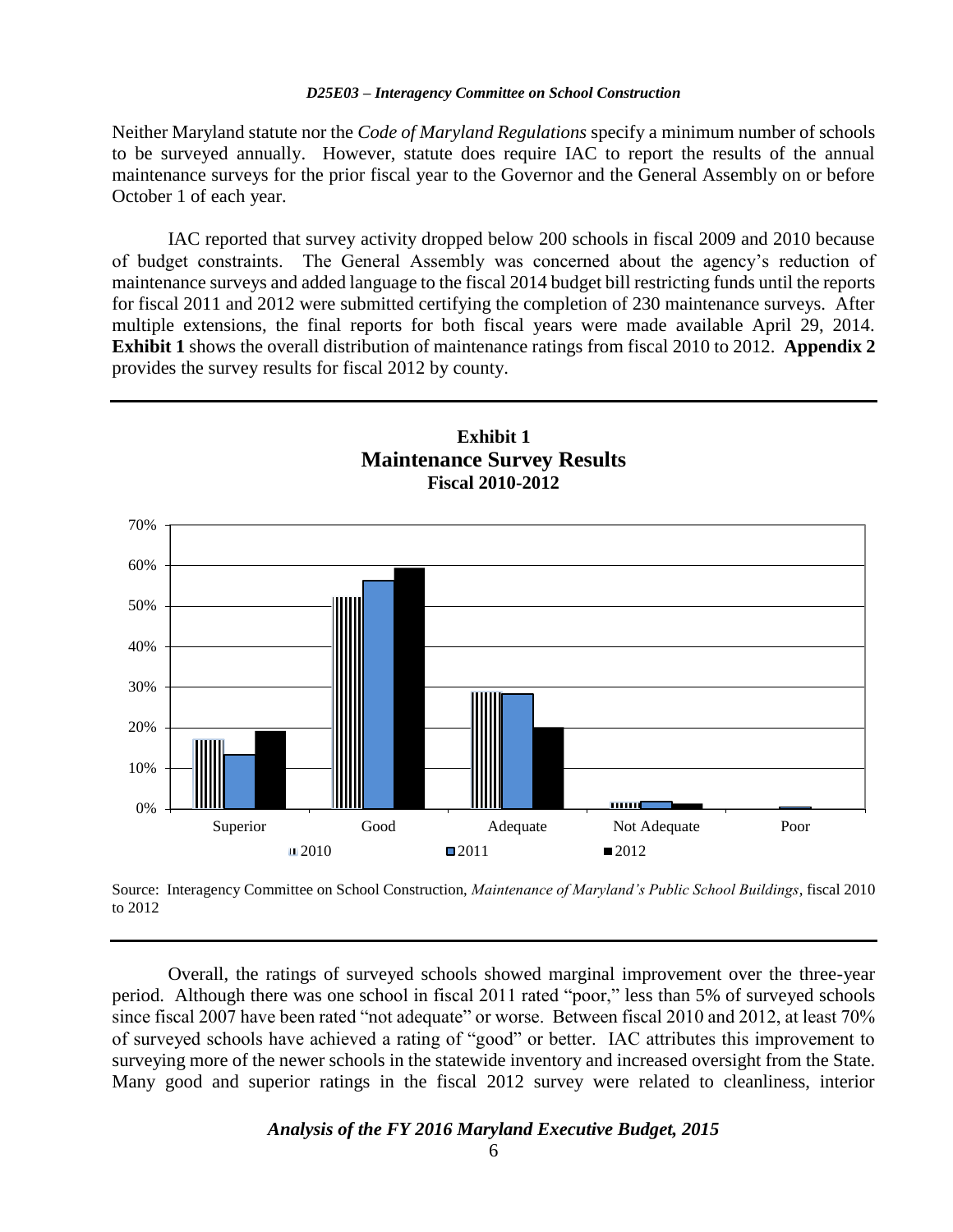appearance, and the extent to which recent renovations had been completed. In schools with lesser ratings, common deficiencies were found relating to roofing and ceiling damage, fire and other safety hazards, and custodial operations.

According to the agency's Managing for Results (MFR) data, 232 schools were surveyed in fiscal 2013 and an additional 221 in fiscal 2014. The PSCP did receive IAC approval to modestly reduce the number of surveys to 220 for fiscal 2014 through 2019. Final reports for fiscal 2013 and 2014 have yet to be submitted. IAC notes that internal staffing reductions, an increased capital improvement program, and the impact on staff time of the Baltimore City Public Schools Construction and Revitalization Act of 2013 have delayed the reports, though the maintenance surveys proceed according to schedule. The backlog of analyzing school maintenance has existed for multiple years. Delays in submitting the required reports have been noted in the annual budget analyses since the 2010 session.

In fiscal 2012, IAC requested permission to reclassify a vacant position to support inspections to help address this issue. Though the reclassification was approved, maintenance reports are still not current. The agency also received a new maintenance program manager position in fiscal 2015; however, that position has yet to be filled. With the need to implement mid-year cost containment reductions in fiscal 2015, it is likely that the position will remain vacant in order to account for IAC's share of the 2% across-the-board reduction to agency operating expenses.

According to IAC's MFR submission, the fiscal 2013 and 2014 reports should be finalized by March and August 2015, respectively. Given the State's significant investment in public school construction, transparency concerning how each LEA maintains its physical plant is increasingly important. **The Department of Legislative Services (DLS) recommends that the committees add language restricting general funds in the IAC budget until annual maintenance reports for fiscal 2013 and 2014 are submitted.**

## **2. Seven School Systems Below Statewide Average Facility Age in Fiscal 2014, Down from 11 in 2005**

In fiscal 2007, IAC established a goal for the PSCP to promote equity in the quality of school facilities throughout the State. The accompanying objective is to improve, or at least hold constant, each LEA's deviation from the statewide average age of square footage of school facilities. The baseline statewide average, determined in 2005, was 24 years old (constructed in 1981).

**Exhibit 2** shows the number of school systems by four different average age groups: 1979 and older, 1980 to 1989, 1990 to 1999, and 2000 or newer. In 2005, nine school systems were in the oldest group, but in 2014 the number declined to two. Only one school system was in the 1990 to 1999 group in 2005, and the number increased to eight in 2014. The majority of school systems, over 50%, continue to remain in the 1980 to 1989 group.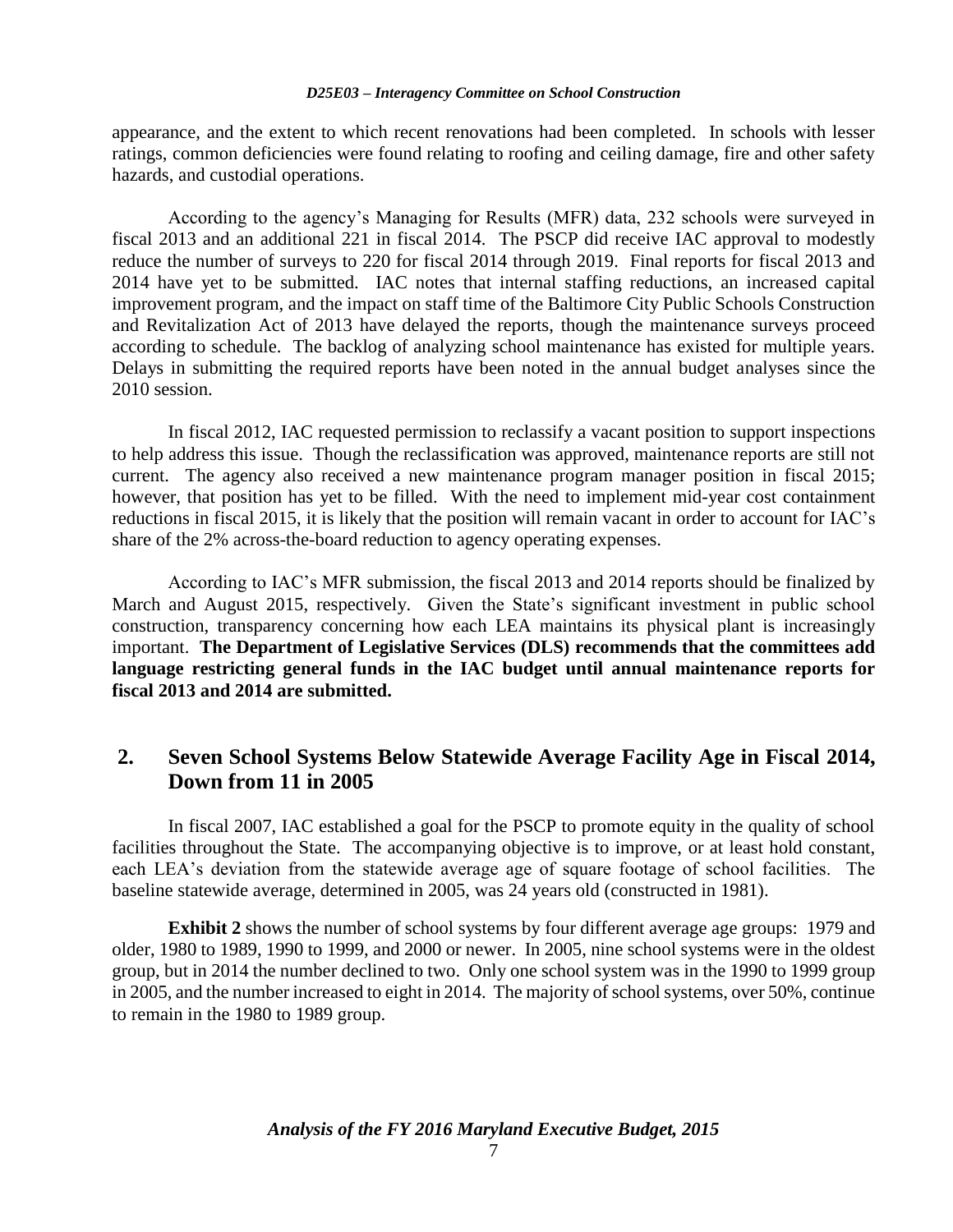

**Exhibit 2 Average Age of School Facilities Statewide by Age Group Fiscal 2005 and 2014**

Source: Interagency Committee on School Construction for fiscal 2005 data; Governor's Budget Books, for fiscal 2014 data

From fiscal 2005 to 2014, 21 LEAs improved their standing in terms of deviation from the State average age. Two LEAs (Charles and Prince George's counties) had the same deviation. Allegany County was the only jurisdiction to have its deviation increase. **Exhibit 3** shows the average year of construction by LEA for fiscal 2005 (the baseline year) and 2014, the most recently completed survey. The oldest schools are in Baltimore City, with an average construction date of 1973, or 41 years old. Schools in Anne Arundel, Washington, Baltimore, Allegany, Prince George's, and Kent counties are also below the 2014 statewide average. Talbot County has the newest schools, with an average construction date of 2000, or 15 years old.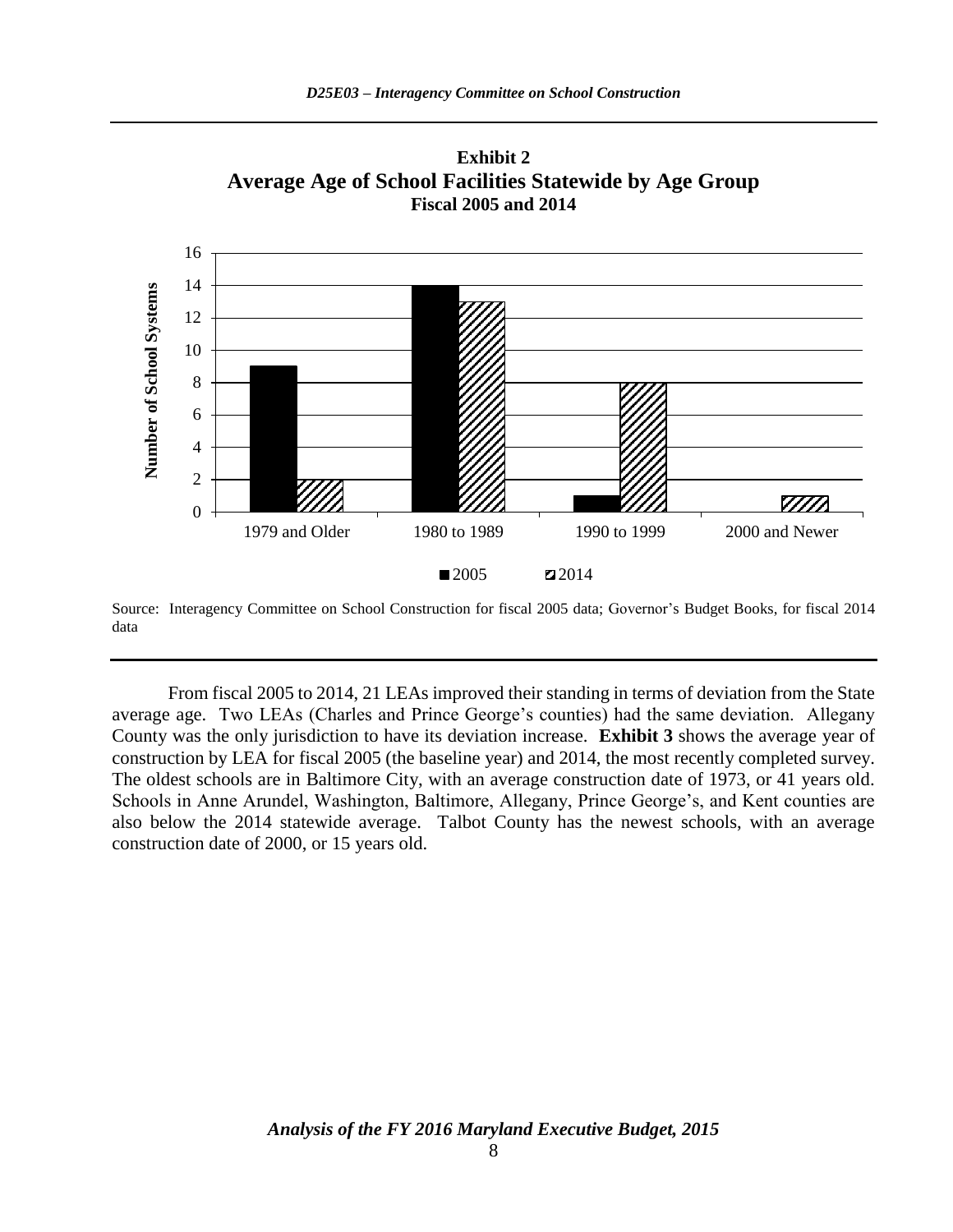



Source: Interagency Committee on School Construction, Fiscal 2005; Governor's Budget Books, Fiscal 2014

In considering the statewide age of schools, the State has made progress in making them newer. Although the average age of schools has increased since fiscal 2005, Maryland has gained in the effort to reduce the age. From fiscal 2005 to 2014, 9 years elapsed, but the schools aged only 4 years more. In fiscal 2005, the average age was 24 years, and in fiscal 2014 the average age was 28 years. Since fiscal 2005, the increase in the number of school systems with average square footage above the statewide average indicates an overall improvement in the condition of schools in Maryland and reflects the large amount of State and local funding that has been allocated to public school construction in recent years.

#### *Analysis of the FY 2016 Maryland Executive Budget, 2015*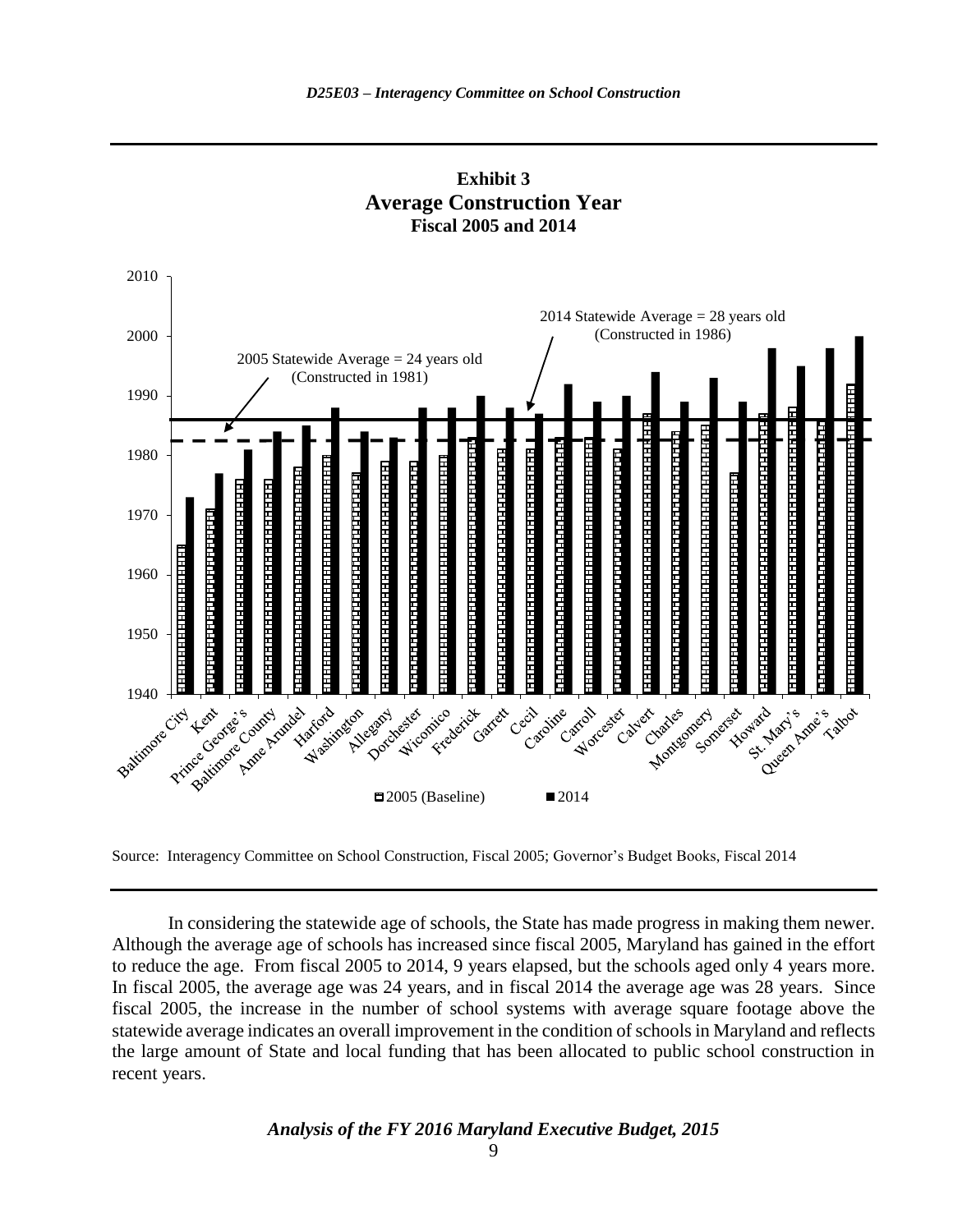It is worth noting that there are potential flaws in the methodology used to determine the age of the square footage of Maryland's public school facilities. Features in the current methodology cause a lag between the reported age of square footage versus the real-time age of the facilities, particularly those that have been renovated. The primary issue is that IAC relies on a facility inventory database to conduct its analysis. This database is populated by LEAs and is not always current or reflective of projects that do not receive State funds. By not accurately and wholly capturing the age of each jurisdiction's facilities in real time, it can be difficult to assess the true condition of and investment in the State's education facilities. This issue not only has an impact on the MFR data reported by IAC, but also influences the allocations each LEA receives through the Aging Schools Program. The Aging Schools Program is based on the LEA's share of unrenovated pre-1970 square footage. To the extent that improvements are made that are not captured in the IAC's database, the State may be overfunding some LEAs at the expense of others.

One potential solution would be to alter the reporting that is required of LEAs for the facility inventory database, particularly to ensure that the database is current and reflective of all projects, including all locally funded projects. IAC has indicated that this undertaking would be too staff intensive; however, the alternative is to allocate funding for school construction without having an accurate understanding of the true condition of the State's education facilities. **IAC should comment on the issues and potential solutions regarding the calculation for the age of the square footage of public school facilities.** 

#### **Fiscal 2015 Actions**

#### **Cost Containment**

As seen in **Exhibit 4**, actions adopted by BPW in January 2015 further reduce IAC's fiscal 2015 working appropriation by \$37,293. This reduction reflects the agency's share of the 2% across-the-board decrease in agency operations. Although the specific allocation for this reduction has not been identified, the agency has indicated that the anticipated impact will likely be to delay the hiring of the new maintenance program manager position that was added to IAC's personnel complement in fiscal 2015. This will potentially have a significant impact on the agency's ability to eliminate the backlog of maintenance survey reports due to the General Assembly.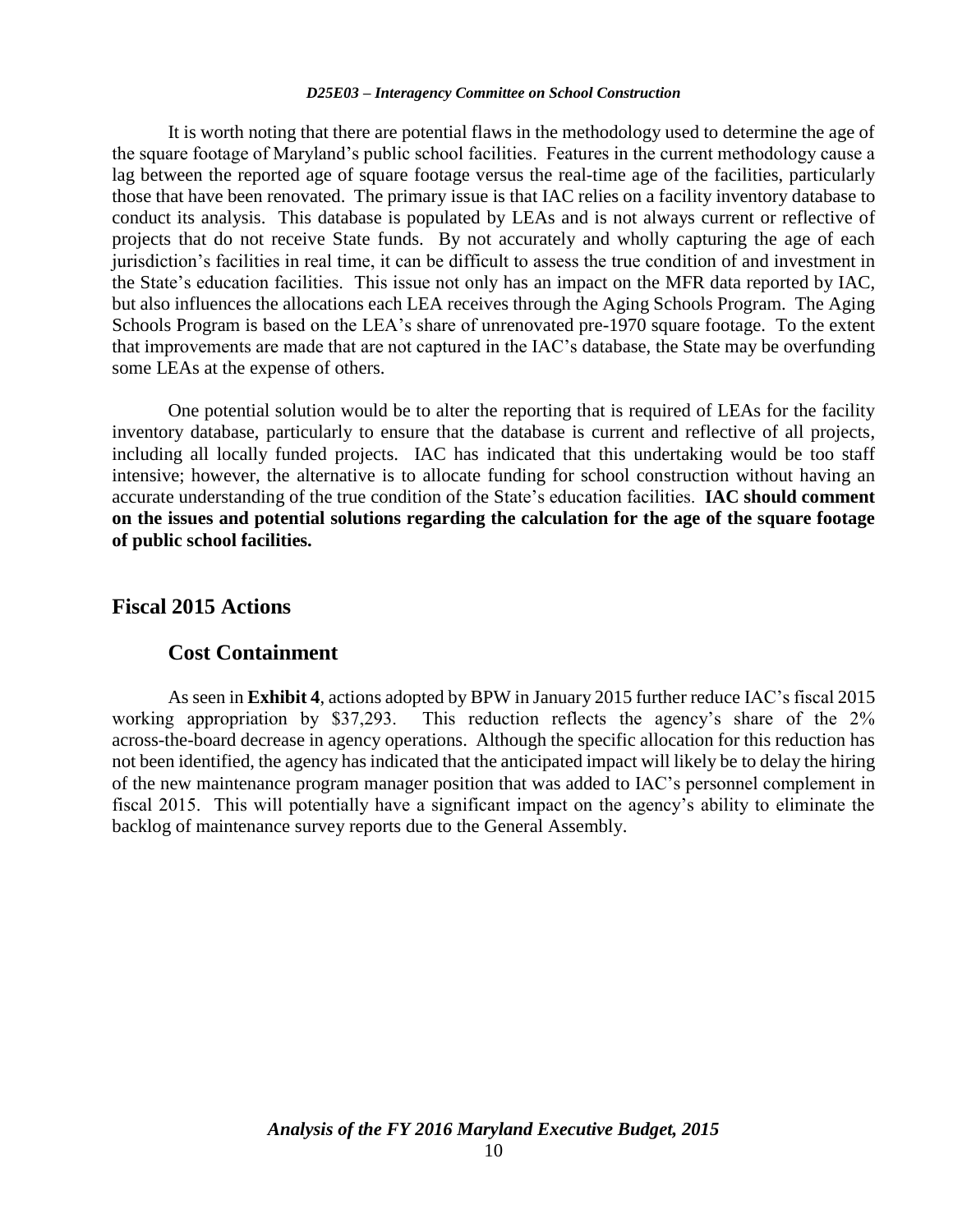## **Exhibit 4 Fiscal 2015 Reconciliation (\$ in Thousands)**

| <b>Action</b>                                                     | <b>Description</b>                | <b>General</b><br>Fund | <b>Special</b><br>Fund | Federal<br>Fund  | Reimb.<br>Fund | <b>Total</b> |
|-------------------------------------------------------------------|-----------------------------------|------------------------|------------------------|------------------|----------------|--------------|
| <b>Legislative Appropriation with Budget</b><br><b>Amendments</b> |                                   | \$1,865                | \$0                    | \$0              | \$0            | \$1,865      |
| <b>Working Appropriation</b>                                      |                                   | \$1,865                | \$0                    | \$0              | \$0            | \$1,865      |
| <b>January BPW</b><br>Across the Board                            | 2% across-the-board<br>reduction. | $-37$                  | $\boldsymbol{0}$       | $\boldsymbol{0}$ | $\overline{0}$ | $-37$        |
| <b>Total Actions Since January 2015</b>                           |                                   | $-$ \$37               | \$0                    | \$0              | \$0            | $-$ \$37     |
| <b>Adjusted Working Appropriation</b>                             |                                   | \$1,827                | \$0                    | \$0              | \$0            | \$1,827      |
| <b>BPW: Board of Public Works</b>                                 |                                   |                        |                        |                  |                |              |
| Source: Department of Legislative Services                        |                                   |                        |                        |                  |                |              |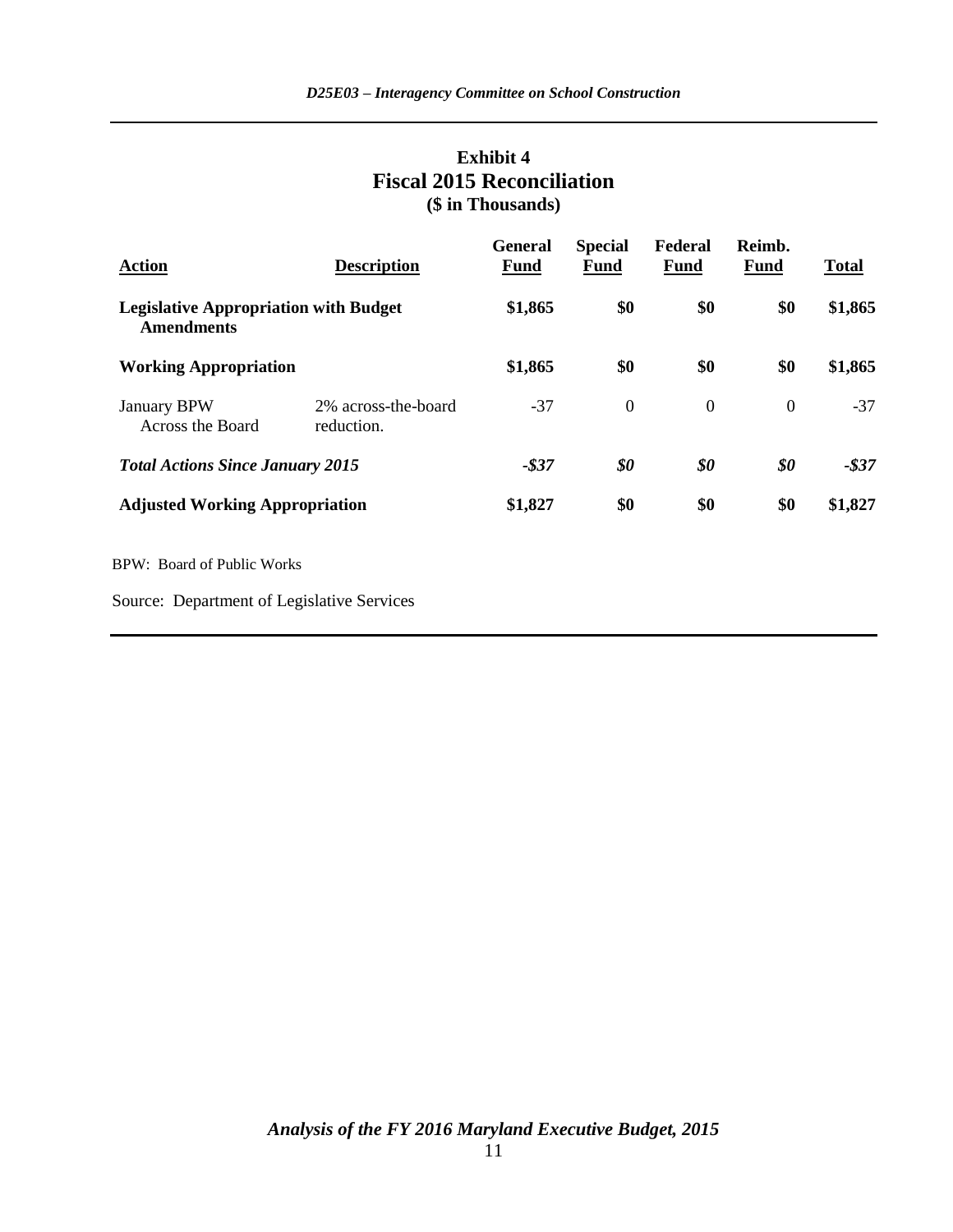## **Proposed Budget**

As seen in **Exhibit 5**, the fiscal 2016 allowance, once adjusted for contingent and back of the bill reductions, reflects a \$156,000 increase from the fiscal 2015 working appropriation.

### **Exhibit 5 Proposed Budget Interagency Committee on School Construction (\$ in Thousands)**

|                                   | <b>General</b> |              |
|-----------------------------------|----------------|--------------|
| <b>How Much It Grows:</b>         | <b>Fund</b>    | <b>Total</b> |
| Fiscal 2014 Actual                | \$1,747        | \$1,747      |
| Fiscal 2015 Working Appropriation | 1,827          | 1,827        |
| Fiscal 2016 Allowance             | 1,984          | 1,984        |
| Fiscal 2015-2016 Amt. Change      | \$156          | \$156        |
| Fiscal 2015-2016 Percent Change   | 8.6%           | 8.6%         |

#### **Where It Goes:**

#### **Personnel Expenses**

|                                                                                    | \$114 |
|------------------------------------------------------------------------------------|-------|
|                                                                                    | 39    |
|                                                                                    | $-28$ |
| Back of the bill reduction to eliminate fiscal 2016 increments and merit increases | $-28$ |
|                                                                                    | 57    |
|                                                                                    | 22    |
|                                                                                    | 11    |
|                                                                                    | 4     |
| <b>Other Changes</b>                                                               |       |
|                                                                                    | 9     |
| End of capital lease payments for the Technology in Maryland Schools program       | $-42$ |
|                                                                                    | $-1$  |
|                                                                                    | -1    |
| Total                                                                              | \$156 |
|                                                                                    |       |

Note: Numbers may not sum to total due to rounding. The fiscal 2015 working appropriation reflects deficiencies and the Board of Public Works reductions to the extent that they can be identified by program. The fiscal 2016 allowance reflects back of the bill and contingent reductions to the extent that they can be identified by program.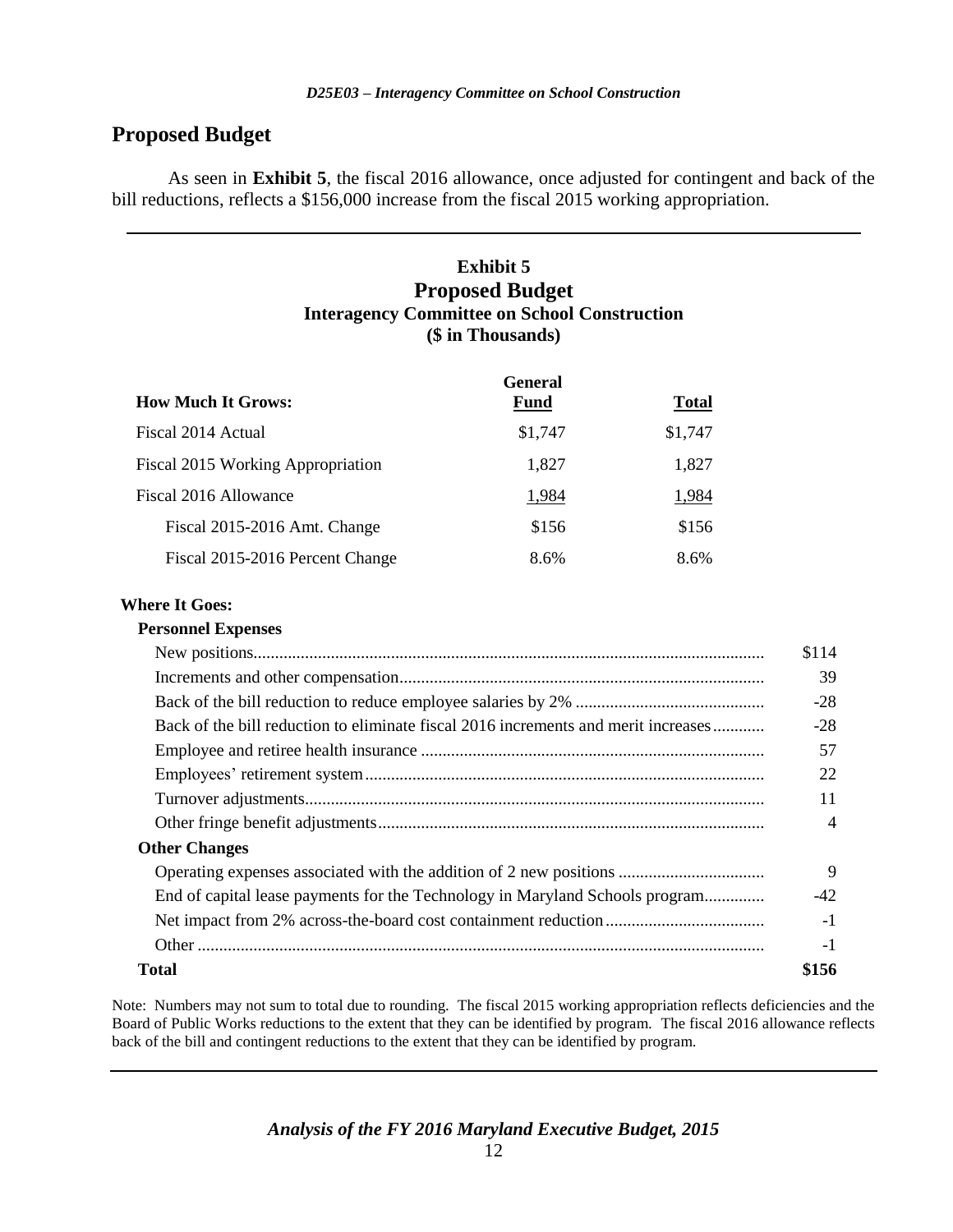### **Personnel**

As previously referenced in the MFR discussion, the workload of IAC staff has grown in recent years primarily due to increased emphasis placed on facility maintenance, an increased number of more complex projects in the capital improvement program, and the impact of providing assistance and oversight to the Baltimore City Public Schools (BCPS) 21st Century Buildings Plan. Although this has placed strain on the agency's ability to analyze and report information relevant to the successful construction and administration of the State's education facilities, IAC has received personnel support in the fiscal 2015 and 2016 budgets to alleviate the workload.

The agency received 1 new position in the fiscal 2015 budget to support the analysis of school maintenance. As previously discussed, there has been a backlog in submitting timely maintenance survey reports for quite a while. IAC has made efforts to fill the new maintenance program manager position to help alleviate the backlog; however, there were no qualified applicants in the first advertisement for the position. The agency has subsequently identified a qualified candidate but has not agreed to terms regarding salary. The fiscal 2015 cost containment action that has yet to be implemented could further exacerbate the agency's ability to fill this position.

The fiscal 2016 allowance includes 2 additional regular positions for the PSCP, with a total estimated cost of \$114,000. The two new positions, once filled, will help to provide assistance to the PSCP program manager and to the functioning of the agency's information technology systems. The PSCP program manager is currently responsible for the oversight and management of three major funding programs and several special initiatives with no assistant position that also has a working knowledge of all the program manager's responsibilities. The new position will be trained in many of the activities of the program manager to alleviate the workload. The other position provides the PSCP with a computer information specialist to address an audit finding from calendar 2013 that identified weaknesses in the agency's electronic accounting system. This position will also improve the IAC's ability to provide data and respond to requests for information through regular maintenance of the PSCP databases.

### **Other Changes**

Aside from personnel expenses, IAC receives approximately \$9,000 for increased operating expenses associated with the addition of 2 new positions to the agency's personnel complement. This provides funding for office supplies and equipment and software licensing needed to access the agency's document management system.

Offsetting this increase in operating expenses is the \$42,000 reduction in capital lease payments for the Technology in Maryland Schools program. The State entered into a master lease purchase financing agreement in 2001 to finance the wiring of all public schools for Internet access. The projects were completed during the 2001-2002 school year. The program cost \$50.9 million over the full term of the lease, and fiscal 2015 was the final payment for the program.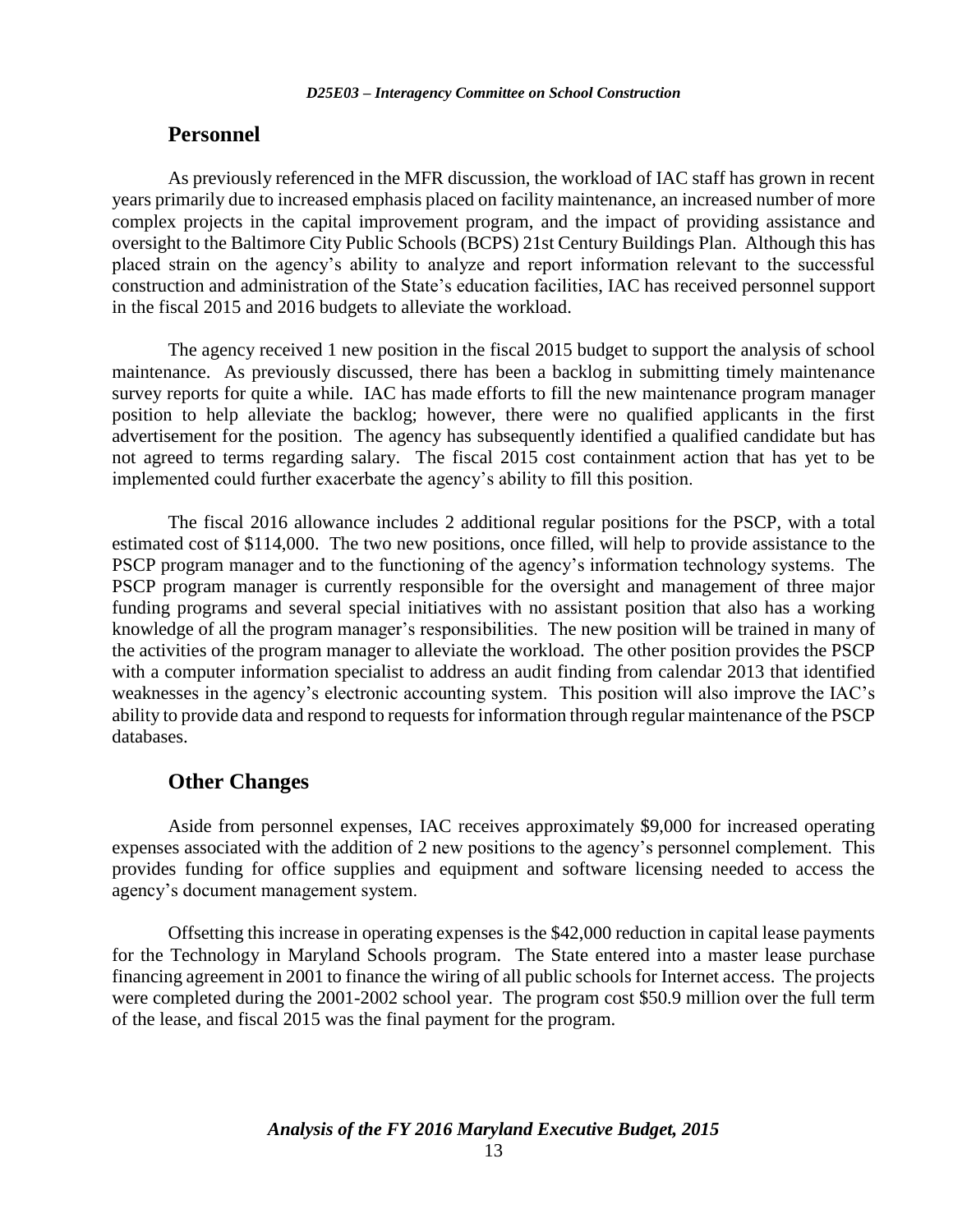#### **Cost Containment**

The fiscal 2016 allowance includes three cost containment actions impacting IAC's budget. Funding for employee salaries increases by approximately \$39,000 in the fiscal 2016 allowance; however, two back of the bill actions to reduce employee salaries by 2% and eliminate increments and merit increases offset this growth and result in an estimated net decrease of \$17,000 for employee compensation. In addition, the 2% across-the-board reduction to agency operating expenses that was implemented in fiscal 2015 is continued in the fiscal 2016 allowance. As a result, IAC will need to also identify approximately \$38,000 in fiscal 2016 operating expenses to eliminate.

**IAC should comment on how the agency anticipates implementing the 2% cost containment reduction in fiscal 2016 and the overall impact from all cost containment actions.**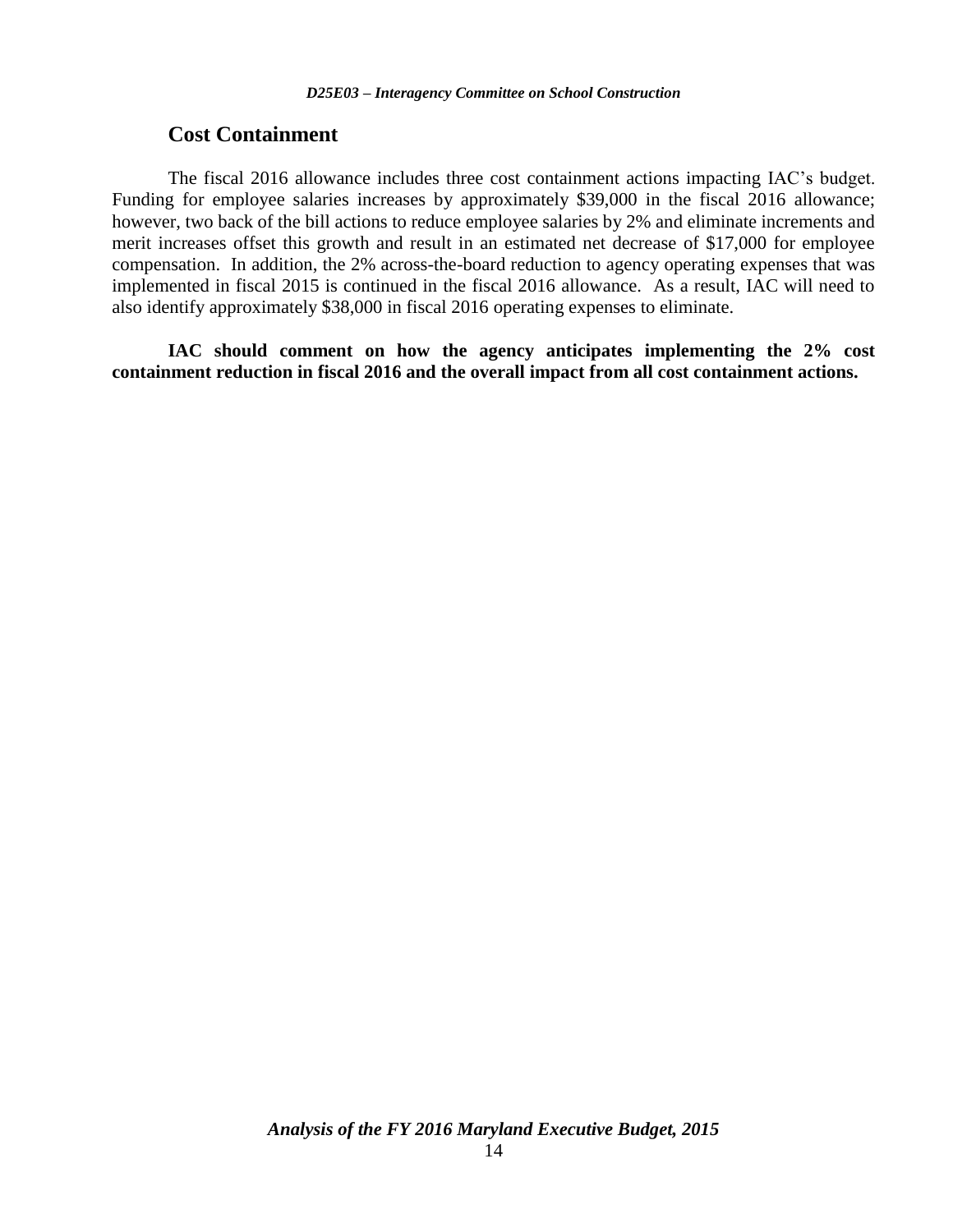## *Issues*

## **1. Baltimore City School Construction Management Capacity as Evaluated by IAC Staff**

BCPS has the oldest school buildings in the State, with an average age of 41 years old. A 2012 assessment of the condition of BCPS school facilities by a consultant hired by the Baltimore City Board of School Commissioners estimated a cost of \$2.4 billion to address the educational adequacy, condition, and life-cycle needs of the facilities. In response to the critical need for public school facility improvements in Baltimore City, Chapter 647 of 2013 (Baltimore City Public Schools Construction and Revitalization Act) established a new partnership among the State, Baltimore City, and BCPS to fund up to \$1.1 billion in public school facility improvements through revenue bonds to be issued by the Maryland Stadium Authority (MSA). This funding is provided separate from the traditional PSCP.

The 10-year plan adopted by the Baltimore City board is referred to as the 21st Century Buildings Plan. The original estimate was that improvements could be made to 50 schools with the \$1.1 billion initiative including approximately 16 new schools and the remainder renovations. That estimate has since been revised downward with a total of 23 to 28 schools to be replaced or renovated. The lower estimate reflects more realistic cost estimates for the projects based on feasibility studies and revised estimates of projected bond proceeds. A more detailed discussion of the 21st Century Buildings Plan will be included in the PSCP capital analysis.

The 21st Century Buildings Plan represents a significant investment in the BCPS system. Even with those projects, however, more than 100 schools remain in Baltimore City that are not being replaced or renovated. These remaining schools serve the vast majority of students and teachers. These facilities that will be left untouched by the \$1.1 billion investment are aged and not well maintained. As administrators of the PSCP, IAC not only has a significant role in the oversight of the 21st Century Buildings Plan, but is also responsible for evaluating the long-term facility administration of the entire school system.

To that end, IAC has expressed concern that BCPS lacks a comprehensive plan for managing improvements to its education facilities, particularly those that do not fall within the realm of the 21st Century Buildings Plan. These concerns are significant considering that in making its recommendations to BPW for how to allocate 75% of the fiscal 2016 PSCP allocation, IAC recommended including \$16.4 million in capital funding for Baltimore City outside of the State's commitment through the \$1.1 billion initiative.

IAC expectations are that all projects receiving State funding should be:

- well designed;
- procured as quickly as possible;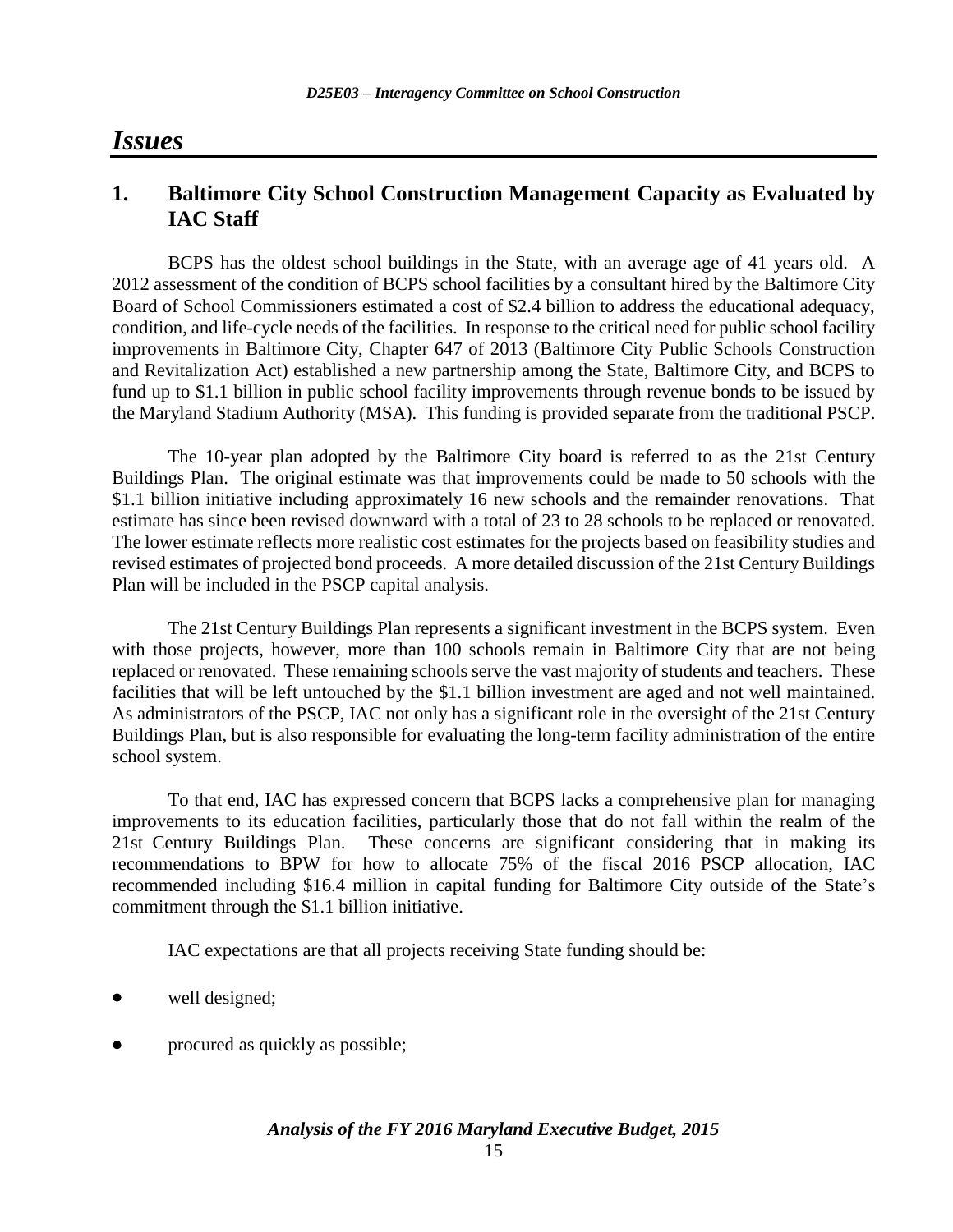- monitored for quality, schedule, and safety conditions during construction;
- in good working order when complete; and
- maintained throughout their life.

Ongoing concerns have been expressed by IAC that BCPS management of State-funded projects is not at the same level as other Maryland school systems. The most recent iteration of these concerns is a report submitted by IAC staff to the committee in November 2014 outlining six deficient areas. IAC staff notes, in the report, that recent improvements have been made by BCPS due to additional input, guidance, and oversight from IAC and MSA by way of the 21st Century Buildings Plan; however, problems and concerns continue to persist, calling into question the ability of BCPS to implement a thorough, comprehensive, and well-staffed facility management organization in order to protect the State and local investments that have been and are being made in BCPS school facilities.

#### **Areas of Concern**

*Prioritization of Projects in the Capital Plan:* City Schools lacks the capital prioritization process that is common among school systems in Maryland and nationally. In order to create stability, provide assurances to the communities utilizing the facilities, and identify potential synergies/conflicts among projects and maintenance needs, it is essential for a school system to have an accurate, thorough, and nonpolitical methodology for determining the priority of projects. Typically, this involves creating a priority list of projects for building systems, education needs, and overall building needs based on detailed facility assessments and broad discussion of local education objectives.

For City Schools, IAC has not been able to determine a methodology used for establishing priorities. Typically, project requests vary from year to year, both in terms of the actual projects included in the request and the project scope. Prioritization appears to be done on a year-to-year basis rather than with a long-term view of what each facility needs and how those needs compare to other schools.

*Comprehensiveness of Project Scopes:* City Schools' capital projects lack the comprehensiveness necessary to ensure that the project will function as it should on completion and will not be a maintenance burden. Comprehensiveness of scope means that all elements are included in the scope of the subject project so that the system or equipment will operate properly when completed, will not require major work for a length of time after completion, and will not become a maintenance burden through failure to include critical components. Comprehensiveness of scope does not mean all deficiencies in a building are corrected.

For City Schools, systemic renovations are often pursued across many schools in an attempt to distribute scarce resources as broadly as possible. This is understandable, given the age and poor condition of the BCPS facilities; however, the benefits of this practice are limited or negated if the projects do not work as specified or as needed because the original scope of the project was not as complete as it should have been. The resulting impact can be projects that are delayed because of

#### *Analysis of the FY 2016 Maryland Executive Budget, 2015*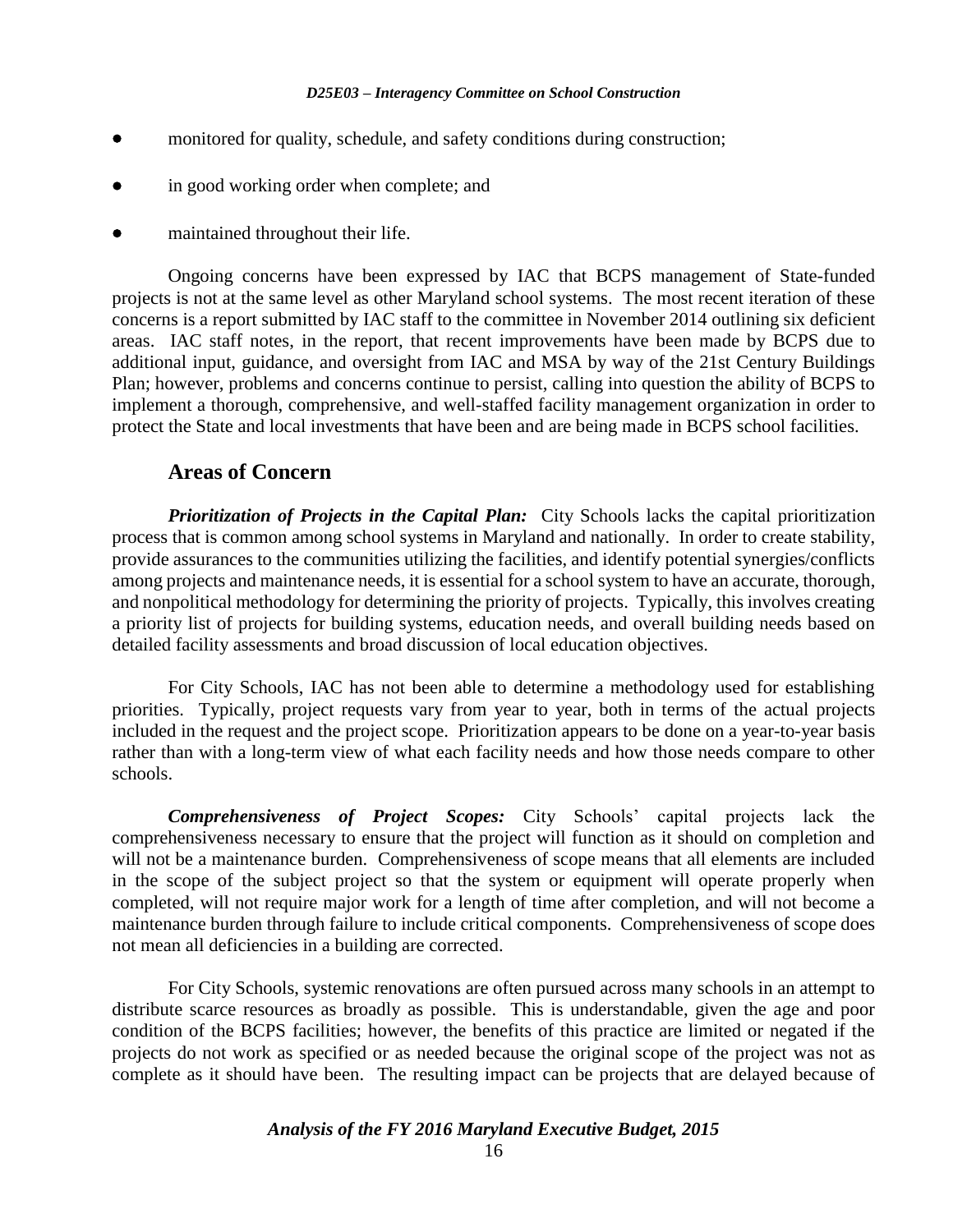additional work or change orders required to make the project work, increased costs from needing to expand the scope, over-taxing maintenance staff if the investment deteriorates or malfunctions prematurely, or negative impacts to other investments or projects because surrounding systems were not simultaneously improved. IAC has identified multiple instances of this issue within BCPS, which suggests a serous misallocation of resources and the inability of building occupants to enjoy a comfortable and healthy interior environment.

*Coordinated Development of Project Design:* City Schools does not maintain effective coordination among affected parties for project scopes, designs, and schedules. This has a particular impact on the long-term maintenance requirements for projects. Good project planning involves many affected parties, including principals, staff at the facility, the community, and maintenance personnel. Maintenance staff, in particular, should be involved because they will be responsible for the completed project and have the direct ability to improve the project by way of institutional knowledge and experience. Including maintenance staff in the planning process does require additional time; however, that investment in staff time resources during project planning will pay dividends in terms of improved efficiency and effectiveness with the overall project.

According to IAC staff, BCPS only provides maintenance staff with a few days to comment on the complete *Capital Improvement Program* (CIP) prior to submission. Joint meetings on project priorities and scopes have not occurred. Prior to 2014, maintenance was rarely brought into project management until the project was developed or completed. When specific requests were made for maintenance-friendly equipment, substitutions often occurred due to field decisions by consultants. Although these issues are not unique to BCSP and cannot be fully avoided, the exceptional number of problems observed with City Schools' projects suggests that more needs to be done to incorporate maintenance into the capital planning process in order to protect the value of the State investment.

*Sequencing of Project Scopes:* City Schools does not generally plan in a way that ensures early installations will be protected from damage. It is often necessary to phase work that must be done to a particular school because of budgetary constraints and the absence of available swing space to house students during the renovation work. The need to phase work, in some cases over multiple years, make the establishment of a building plan that shows a logical sequence and schedule of work essential in order to allow work in place to be protected once it is installed and to minimize the disturbance to students and work already completed.

For City Schools, IAC has noted several instances in which sequencing was not evident in BCPS facilities, jeopardizing any progress already made. Evidence suggests that the identification and scheduling of projects is haphazard and seems to occur in reaction to emergency conditions, complaints, community pressure, and funding opportunities.

*Contract Administration:* Administration of City Schools' contracts does not ensure that the requirements of the contract will be met, that project specifications and good construction practices are adhered to, or that the installation is fully operational before final payment is made to the contractors. Thorough and continuous oversight over the administration of construction contracts is essential in order to achieve durable, quality results. Tools, such as the use of design documents, an open and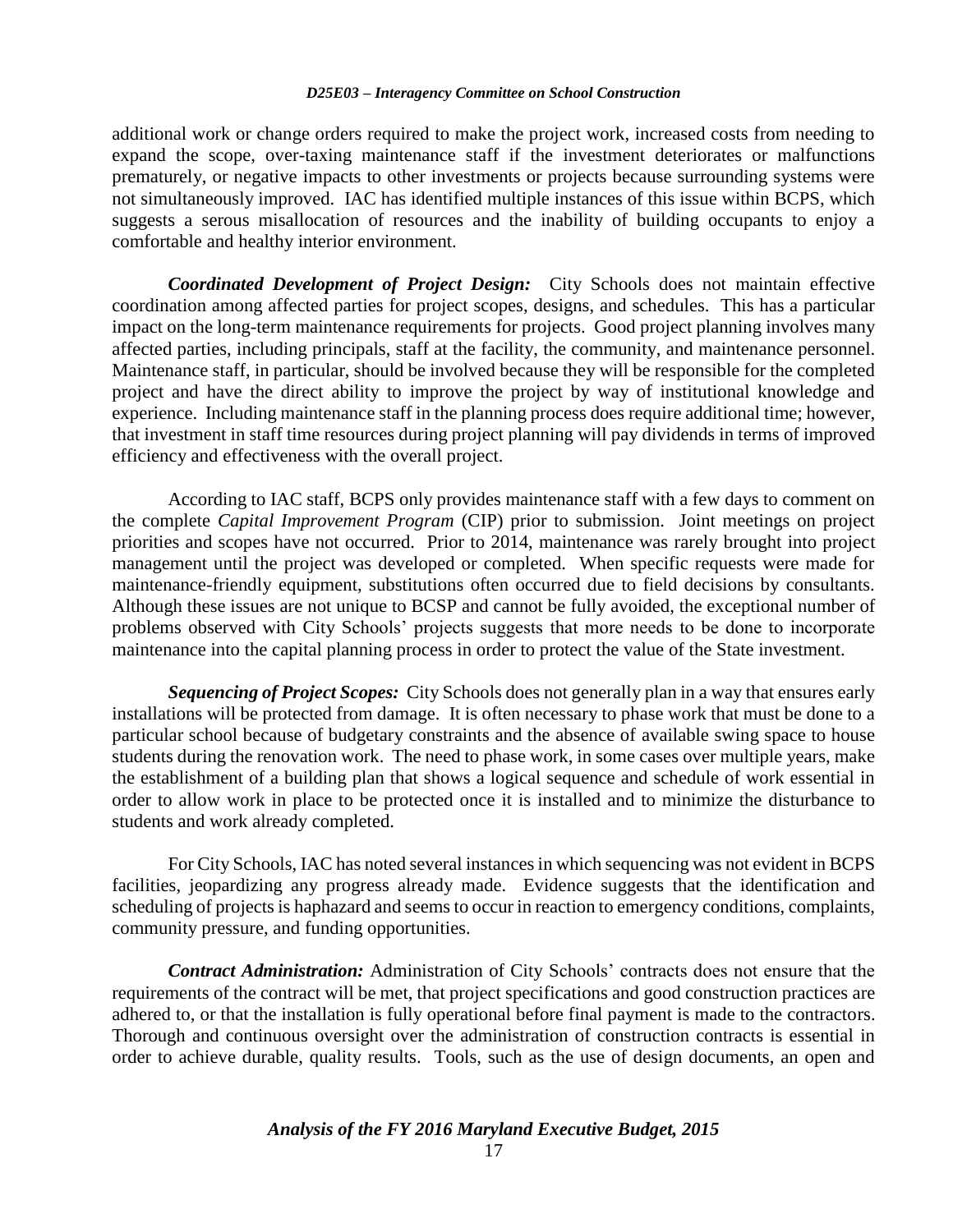competitive procurement process, oversight of construction, and a closeout process that retains sufficient funds to ensure the contractor fulfills all obligations are commonly used in capital projects.

For City Schools, IAC staff has observed a number of projects that were not completed and resulted in ongoing maintenance or corrections at the expense of the school system, not the contractors who made the errors. Because of constraints on manpower and resources, necessary corrections often did not occur or took an extremely long time to correct. This indicates insufficient oversight of contracted work. Although BCPS has tried to address the problem in the past by contracting with outside vendors to manage projects, only the direct and frequent involvement of the owner will guarantee that the owner's requirements are met. The result has been poor installations, late completion, and unsafe conditions on site.

*Maintenance:* The recurring theme throughout the report is the need to improve maintenance with BCPS. Maintenance operations are directly impacted by the other five concerns identified by IAC staff. The lack of proper maintenance has been addressed extensively by IAC for years. Not only does the overall maintenance of school facilities in Baltimore City fall far below that of other jurisdictions and the expectations of IAC, but the maintenance and operational resources dedicated to the BCPS system are grossly insufficient. This was a major concern for the General Assembly, particularly in consideration of the passage of Chapter 647.

The memorandum of understanding (MOU) approved in October 2013 has helped make progress in improving maintenance for all existing, new, and renovated facilities operated by BCPS through the creation of a Comprehensive Maintenance Plan (CMP), which includes maintenance performance metrics. BCPS is also in the process of procuring a computerized maintenance management system designed to help outline the capital investments needed at each school, define the timeframe and sequence for carrying out these improvements, and identify potential funding sources. The CMP further requires BCPS to increase maintenance funding and staffing by \$3.0 million per year beginning in fiscal 2015, although it is not clear whether this funding obligation has been met by the school system.

### **Recommendations**

To address the identified areas of concern, IAC staff recommend that City Schools make the following improvements:

- engage an executive director with overall authority for all aspects of capital design/construction, maintenance, and building operations;
- establish a formal plan of facility management improvement similar and in parallel to the CMP approved in September 2014;
- develop formal written procedures regarding all aspects of facility management to serve as a checklist and provide for accountability among staff; and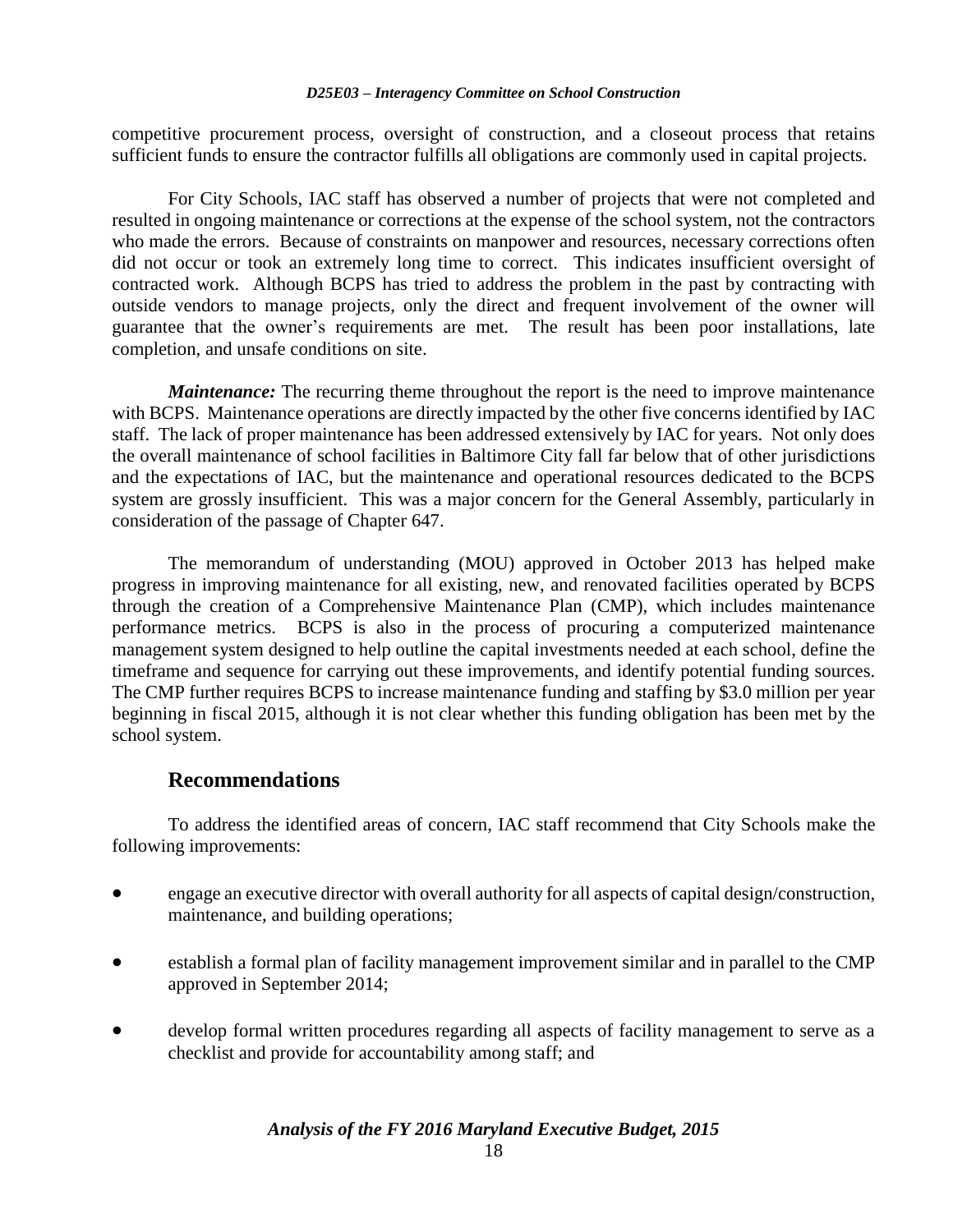develop an individual building plan for every school facility that is not scheduled for renovation or replacement under the 21st Century Buildings Plan.

Concern was expressed during the course of the CIP evaluation and recommendation process that the BCPS submission was incomplete, lacked eligible projects, and required significant revisions. In January 2015, IAC brought recommendations to BPW for how to allocate 75% of a \$250 million general obligation bond appropriation for public school construction. The recommendation for BCPS was \$16.4 million. The fiscal 2016 budget for MSA also includes the first \$20.0 million installment from the State toward its share of the \$1.1 billion initiative.

As the State continues to contribute significant, albeit necessary, levels of funding for Baltimore City's public school facilities, considerable attention should be given to ensure that continued improvements are made by BCPS to address the concerns expressed by IAC regarding the school system's ability to effectively and efficiently manage its capital projects. This needs to be done in order to ensure that the most value is achieved for the limited State and local resources that are committed to these projects.

**DLS recommends the adoption of committee narrative requesting that IAC provide an update to its November 2014 report informing the budget committees as to the status of any progress made by BCPS in addressing the identified areas of concern.**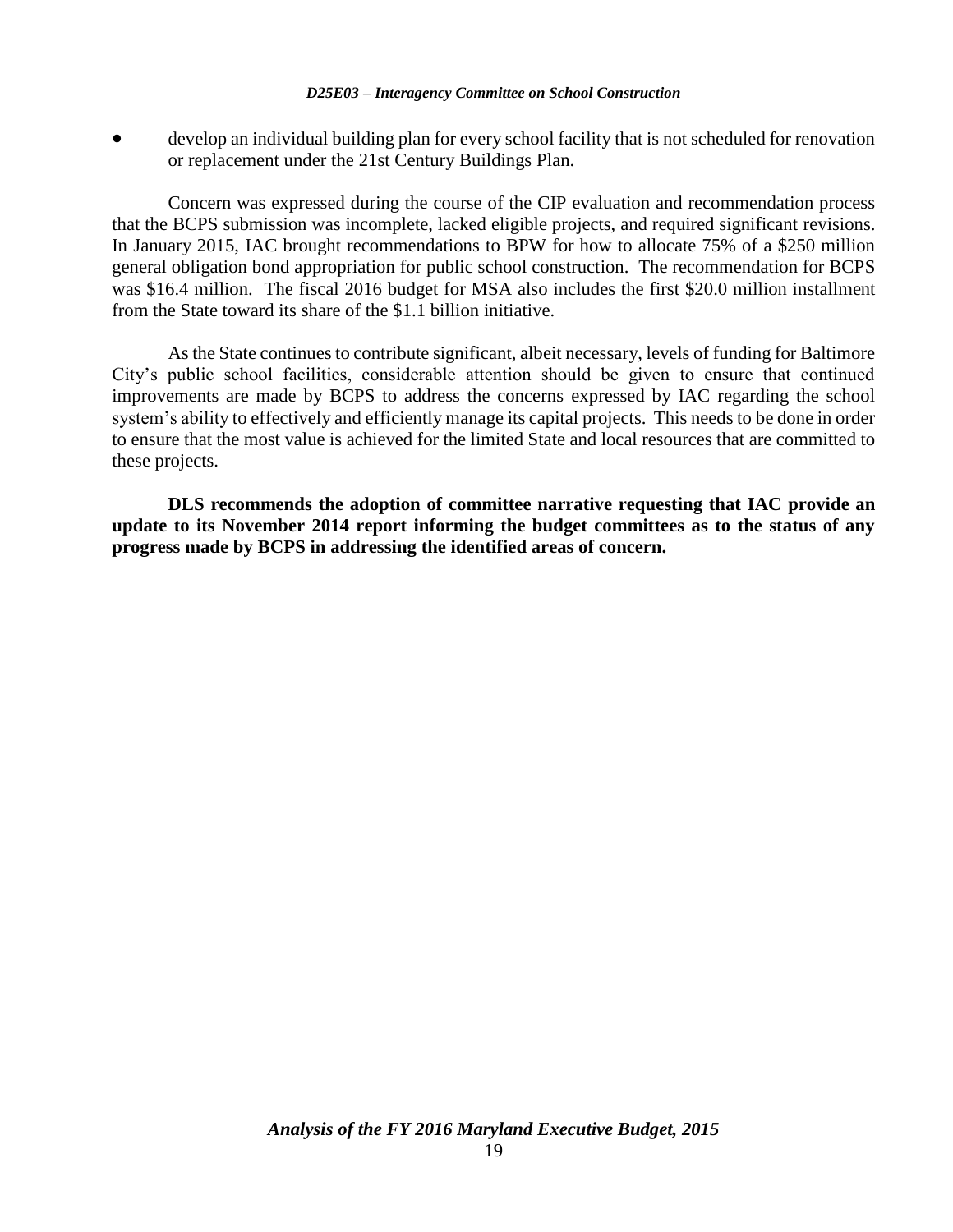# *Recommended Actions*

1. Add the following language to the general fund appropriation:

, provided that \$50,000 of this appropriation made for the purpose of General Administration may not be expended until the Interagency Committee on School Construction submits fiscal 2013 and 2014 annual maintenance reports to the budget committees. The reports shall be submitted by September 1, 2015, and the budget committees shall have 45 days to review and comment. Funds restricted pending the receipt of a report may not be transferred by budget amendment or otherwise to any other purpose and shall revert to the General Fund if the report is not submitted to the budget committees.

**Explanation:** This language restricts \$50,000 in general funds for the Interagency Committee on School Construction (IAC) until fiscal 2013 and 2014 annual maintenance reports are submitted to the budget committees.

| <b>Information Request</b>               | <b>Authors</b> | <b>Due Date</b>   |
|------------------------------------------|----------------|-------------------|
| Fiscal 2013 annual<br>maintenance report | IAC.           | September 1, 2015 |
| Fiscal 2014 annual<br>maintenance report | IAC.           | September 1, 2015 |

2. Adopt the following narrative:

**Baltimore City Public School System Construction Management Capacity Progress Report:** The budget committees are concerned about the ongoing issues raised by staff for the Interagency Committee on School Construction (IAC) regarding the apparent mismanagement of State-funded projects by the Baltimore City Public School (BCPS) system. In order to address those issues and bring the construction management capacity of BCPS more in line with other Maryland school systems, the budget committees urge BCPS to strongly consider adoption of the recommendations put forth by IAC staff in its November 2014 report. As a means of monitoring the school system's progress toward reconciling the identified areas of concern, the budget committees request that IAC submit a progress report detailing the efforts made by BCPS to improve the management of state-funded projects and protect the investments made using State and local resources. In addition to noting any progress, or lack thereof, the report should also identify any additional or continued concerns. This progress report shall be submitted to the budget committees no later than December 15, 2015.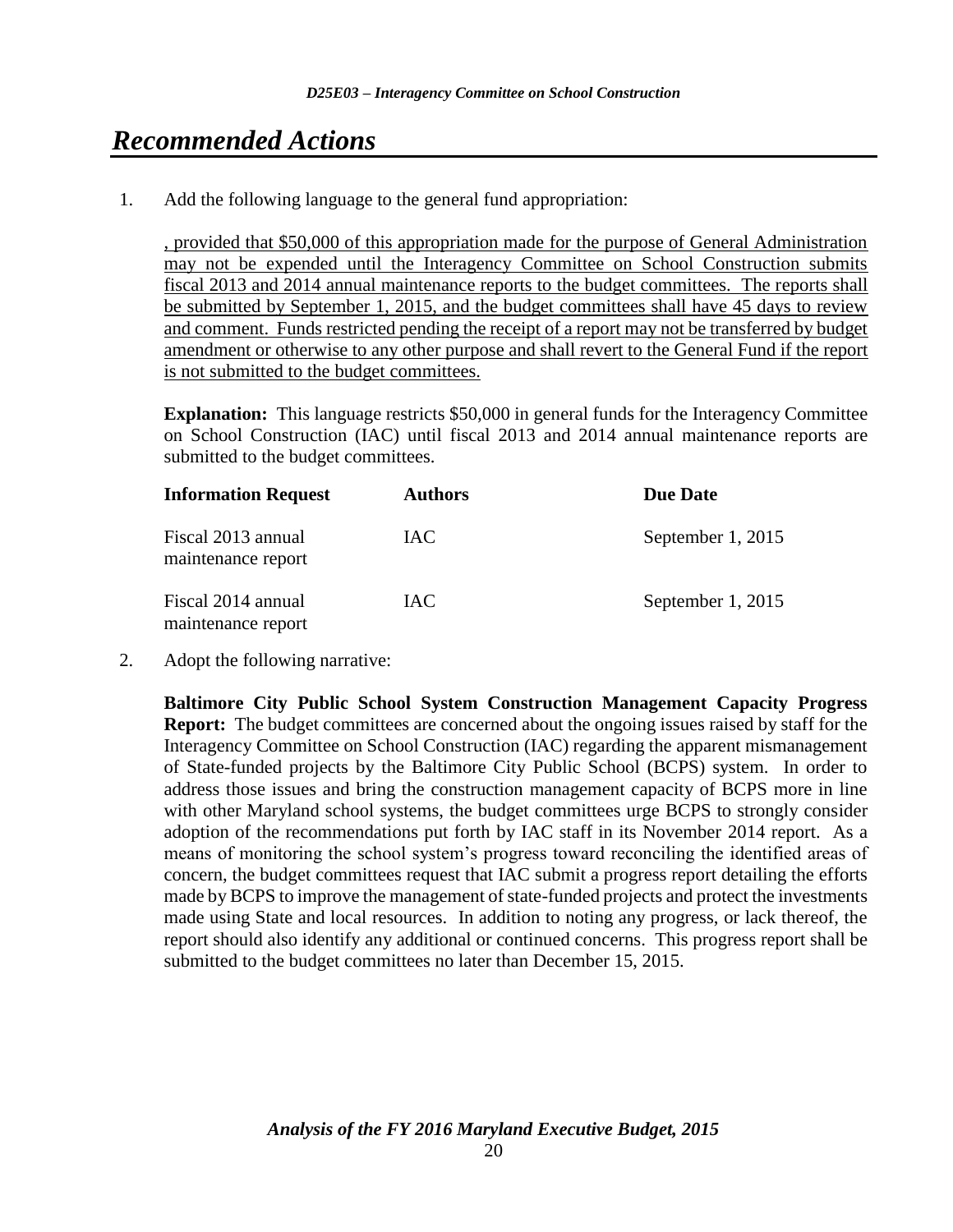| <b>Information Request</b>                                            | <b>Author</b> | Due Date          |
|-----------------------------------------------------------------------|---------------|-------------------|
| Progress report on BCPS<br>improvements to construction<br>management | IAC.          | December 15, 2015 |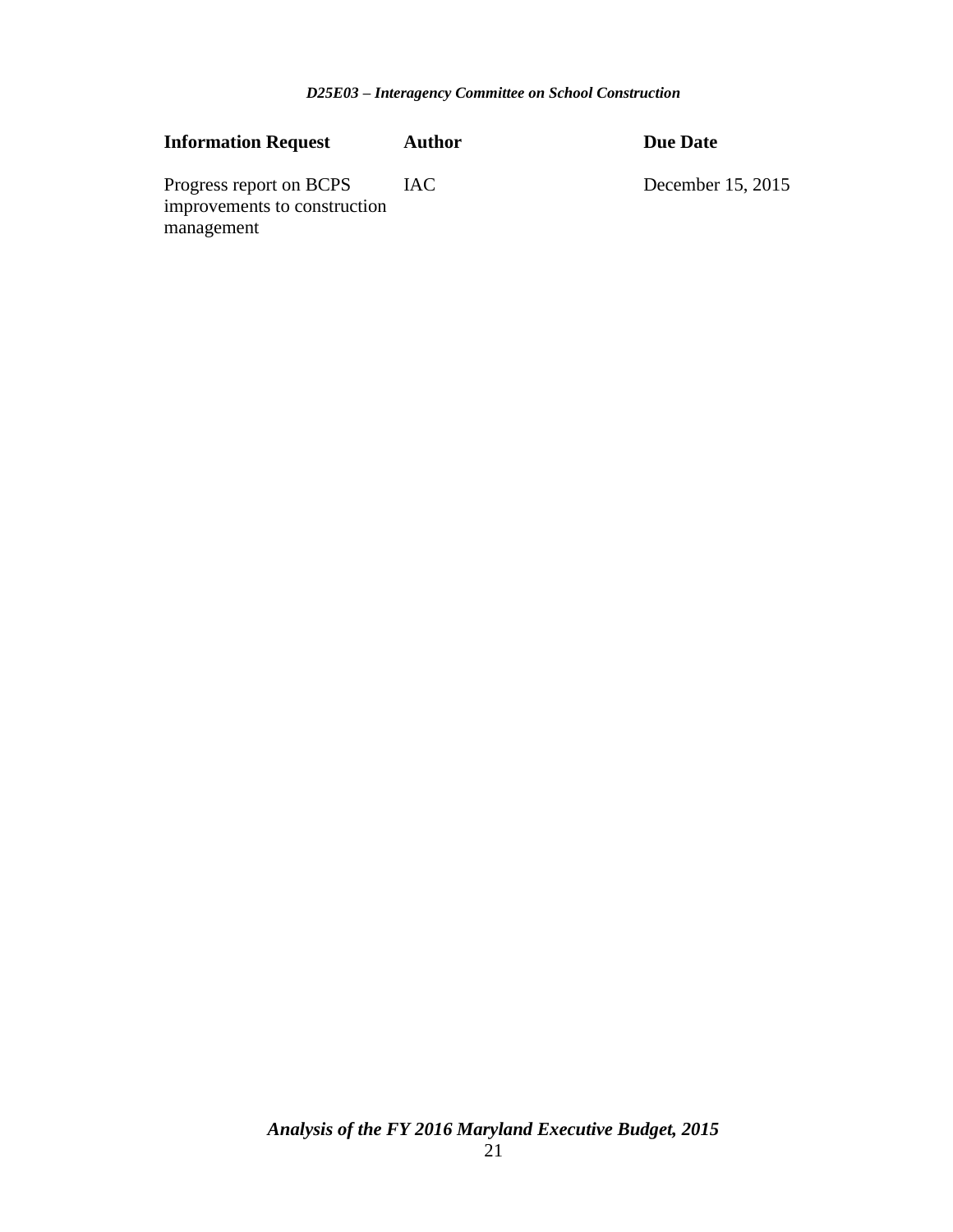# *Current and Prior Year Budgets*

## **Current and Prior Year Budgets (\$ in Thousands) Interagency Committee on School Construction**

|                                      | General<br><b>Fund</b> | <b>Special</b><br><b>Fund</b> | <b>Federal</b><br><b>Fund</b> | Reimb.<br><b>Fund</b> | <b>Total</b>     |
|--------------------------------------|------------------------|-------------------------------|-------------------------------|-----------------------|------------------|
| <b>Fiscal 2014</b>                   |                        |                               |                               |                       |                  |
| Legislative<br>Appropriation         | \$1,767                | \$0                           | \$0                           | \$0                   | \$1,767          |
| Deficiency<br>Appropriation          | $-51$                  | $\boldsymbol{0}$              | $\boldsymbol{0}$              | $\boldsymbol{0}$      | $-51$            |
| <b>Budget</b><br>Amendments          | 39                     | $\boldsymbol{0}$              | $\boldsymbol{0}$              | $\boldsymbol{0}$      | 39               |
| Reversions and<br>Cancellations      | $-8$                   | $\boldsymbol{0}$              | $\boldsymbol{0}$              | $\boldsymbol{0}$      | $-8$             |
| <b>Actual</b><br><b>Expenditures</b> | \$1,747                | \$0                           | \$0                           | \$0                   | \$1,747          |
| <b>Fiscal 2015</b>                   |                        |                               |                               |                       |                  |
| Legislative<br>Appropriation         | \$1,850                | \$0                           | \$0                           | \$0                   | \$1,850          |
| Cost<br>Containment                  | $\boldsymbol{0}$       | $\boldsymbol{0}$              | $\boldsymbol{0}$              | $\boldsymbol{0}$      | $\boldsymbol{0}$ |
| <b>Budget</b><br>Amendments          | 14                     | $\overline{0}$                | $\mathbf{0}$                  | $\overline{0}$        | 14               |
| <b>Working</b><br>Appropriation      | \$1,865                | \$0                           | \$0                           | \$0                   | \$1,865          |

Note: Numbers may not sum to total due to rounding. The fiscal 2015 working appropriation does not include January 2015 Board of Public Works reductions and deficiencies.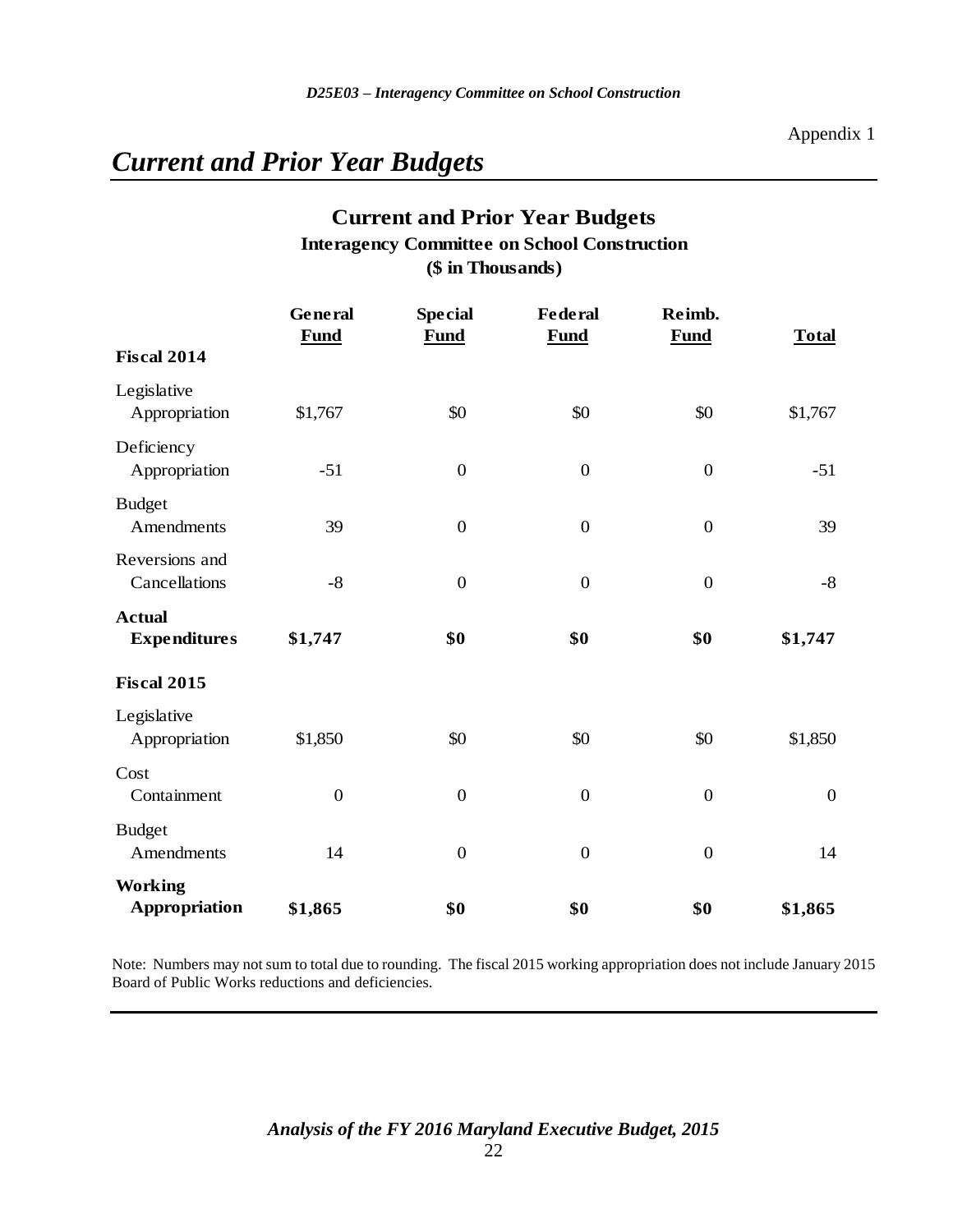## **Fiscal 2014**

General fund expenditures for IAC totaled \$1.7 million in fiscal 2014, reflecting a decrease of approximately \$20,000 when compared to the legislative appropriation.

- Actions taken via deficiency appropriations reduced the legislative appropriation by a net \$51,000. Contributions to retirement, health care, and the statewide personnel system were reduced by approximately \$21,000, \$36,000, and \$4,000, respectively. These reductions were offset by a \$10,000 increase provided to fund a position reclassification.
- Budget amendments provided an increase of approximately \$39,000. In addition to the \$26,000 increase provided for the cost-of-living adjustment (COLA) and salary increments, IAC received an additional \$13,000 from the contingent fund to support unexpected annual leave payout costs.

## **Fiscal 2015**

The fiscal 2015 general fund working appropriation is nearly \$1.9 million. A statewide budget amendment allocating the 2% COLA, effective January 1, 2015, increased the legislative appropriation by \$14,182.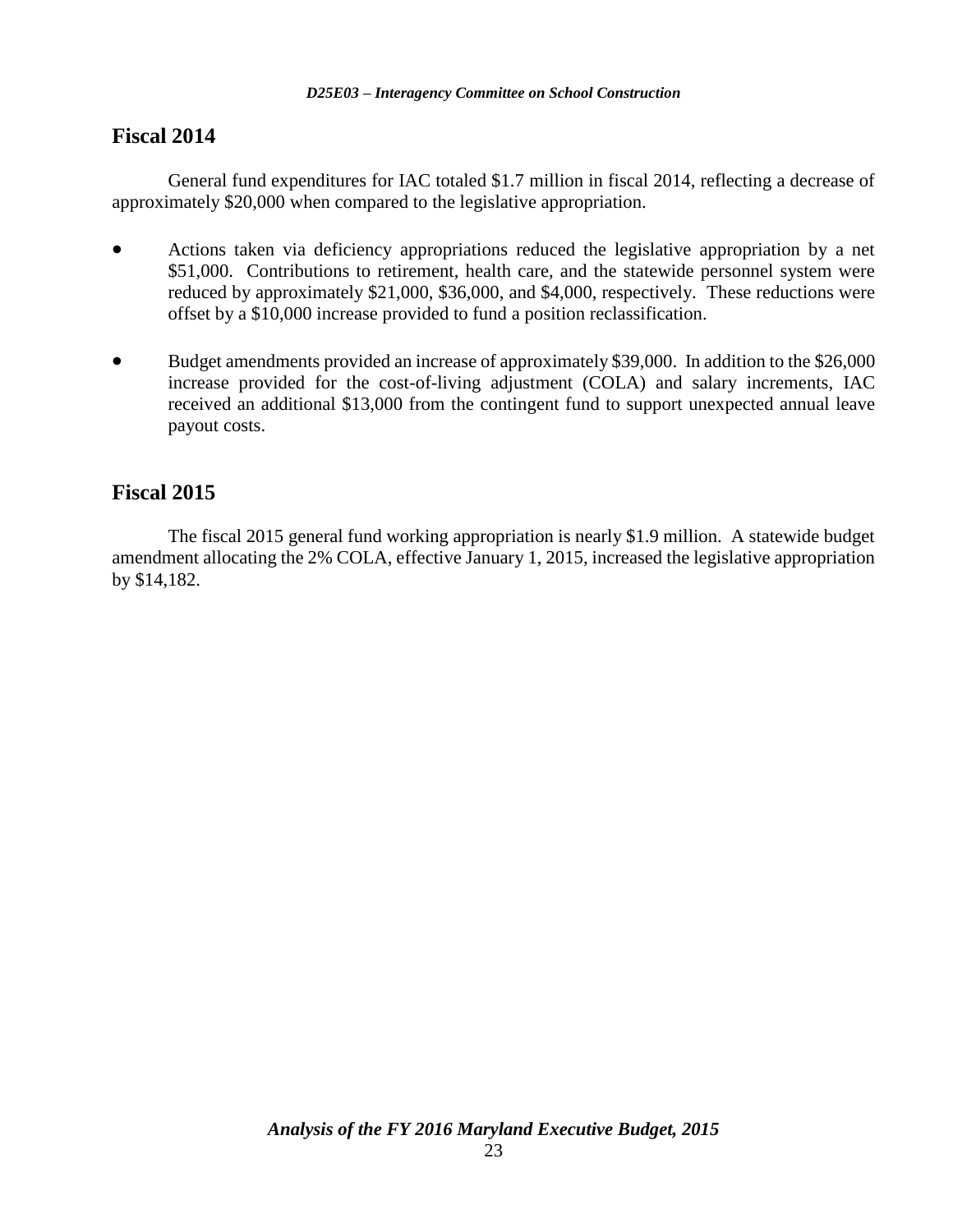### Appendix 2

| Appendix 2                        |  |
|-----------------------------------|--|
| <b>Maintenance Survey Results</b> |  |
| <b>Fiscal 2012</b>                |  |

| <b>County</b>           | <b>Superior</b> | Good           | <b>Adequate</b> | <b>Not Adequate</b> | Poor             | <b>Total</b>   |
|-------------------------|-----------------|----------------|-----------------|---------------------|------------------|----------------|
| Allegany                |                 | $\overline{2}$ |                 |                     |                  | 3              |
| Anne Arundel            | 3               | 11             | 7               |                     |                  | 22             |
| <b>Baltimore City</b>   | $\overline{2}$  | $\overline{4}$ | 5               |                     |                  | 11             |
| <b>Baltimore County</b> | $\overline{c}$  | 21             | $\overline{4}$  |                     |                  | 27             |
| Calvert                 | 3               |                |                 |                     |                  | 3              |
| Caroline                |                 | $\overline{2}$ |                 |                     |                  | $\overline{2}$ |
| Carroll                 | 4               | $\overline{2}$ |                 |                     |                  | 6              |
| Cecil                   | 5               |                |                 |                     |                  | 5              |
| Charles                 |                 | 5              |                 |                     |                  | 6              |
| Dorchester              | 2               | 1              |                 |                     |                  | 3              |
| Frederick               | $\overline{4}$  | 6              |                 |                     |                  | 10             |
| Garrett                 |                 | $\overline{2}$ |                 |                     |                  | 3              |
| Harford                 |                 | 5              | 1               |                     |                  | 6              |
| Howard                  | $\overline{2}$  | 9              |                 |                     |                  | 12             |
| Kent                    |                 |                |                 |                     |                  | 1              |
| Montgomery              | 6               | 28             | 10              | $\overline{2}$      |                  | 46             |
| Prince George's         | $\overline{2}$  | 28             | 16              |                     |                  | 46             |
| Queen Anne's            |                 | 1              | 1               |                     |                  | $\sqrt{2}$     |
| St. Mary's              | $\overline{2}$  |                |                 |                     |                  | 3              |
| Somerset                | $\overline{2}$  |                |                 |                     |                  | $\overline{2}$ |
| Talbot                  |                 | $\mathfrak{2}$ |                 |                     |                  | $\overline{c}$ |
| Washington              |                 | 5              | 1               |                     |                  | 7              |
| Wicomico                |                 | $\overline{2}$ |                 |                     |                  | 3              |
| Worcester               |                 |                |                 |                     |                  | 3              |
| <b>Total</b>            | 45              | 139            | 47              | 3                   | $\boldsymbol{0}$ | 234            |

Source: Interagency Committee on School Construction, Maintenance of Maryland's Public School Buildings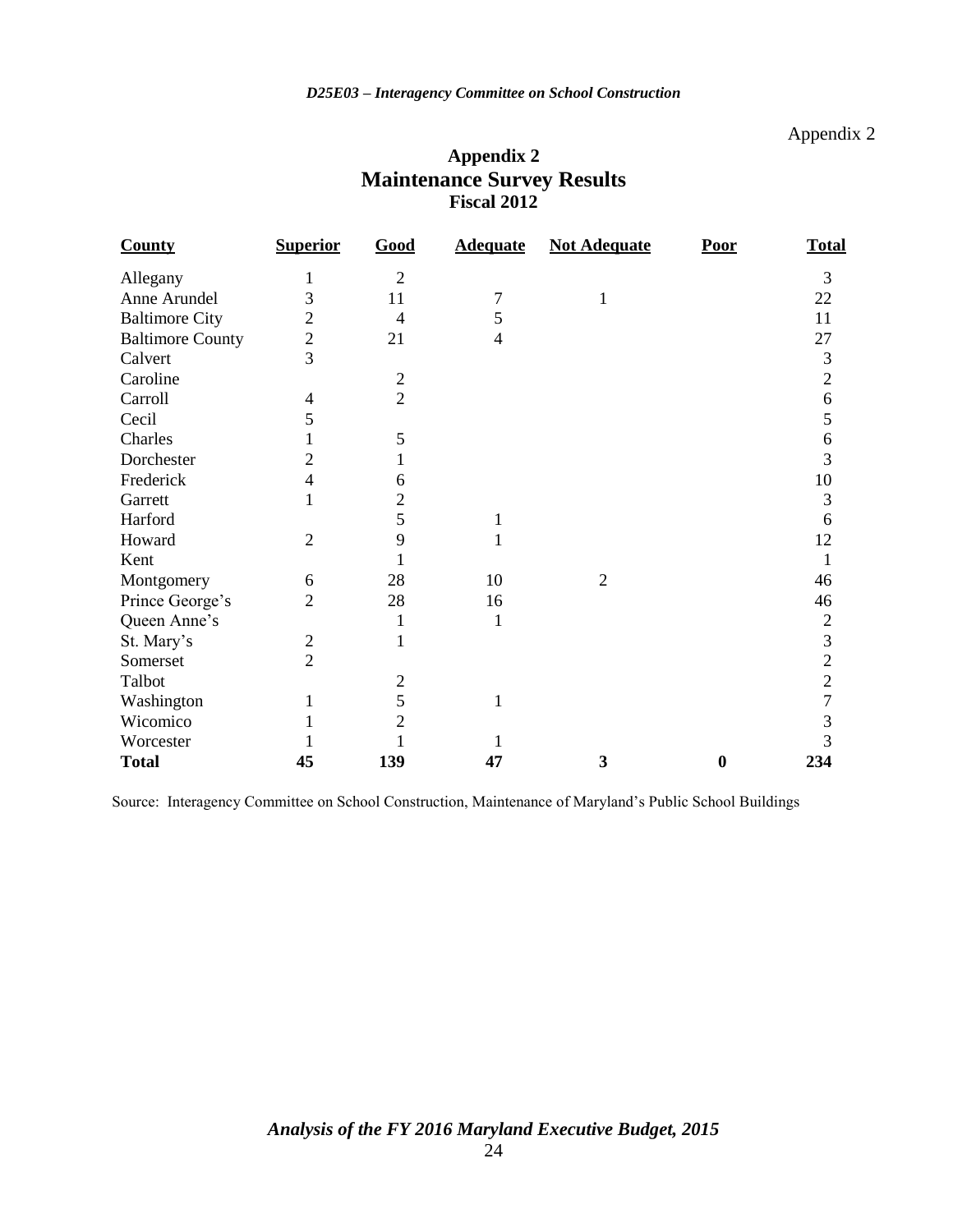#### **Object/Fund Difference Report Interagency Committee on School Construction**

|    |                             |               | <b>FY15</b>          |                  |                      |                |
|----|-----------------------------|---------------|----------------------|------------------|----------------------|----------------|
|    |                             | <b>FY 14</b>  | <b>Working</b>       | <b>FY 16</b>     | FY 15 - FY 16        | <b>Percent</b> |
|    | <b>Object/Fund</b>          | <b>Actual</b> | <b>Appropriation</b> | <b>Allowance</b> | <b>Amount Change</b> | <b>Change</b>  |
|    | <b>Positions</b>            |               |                      |                  |                      |                |
| 01 | Regular                     | 18.00         | 19.00                | 21.00            | 2.00                 | 10.5%          |
|    | <b>Total Positions</b>      | 18.00         | 19.00                | 21.00            | 2.00                 | 10.5%          |
|    | <b>Objects</b>              |               |                      |                  |                      |                |
| 01 | Salaries and Wages          | \$1,566,974   | \$1,738,461          | \$1,985,285      | \$246,824            | 14.2%          |
| 02 | Technical and Spec. Fees    | 155           | $\theta$             | $\Omega$         | $\Omega$             | 0.0%           |
| 03 | Communication               | 5,454         | 5,456                | 6,005            | 549                  | 10.1%          |
| 04 | Travel                      | 9,791         | 13,000               | 10,000           | $-3,000$             | $-23.1%$       |
| 07 | <b>Motor Vehicles</b>       | 11,375        | 10,000               | 10,000           | $\mathbf{0}$         | 0%             |
| 08 | <b>Contractual Services</b> | 22,382        | 22,217               | 25,576           | 3,359                | 15.1%          |
| 09 | Supplies and Materials      | 30,572        | 14,500               | 15,100           | 600                  | 4.1%           |
| 10 | Equipment – Replacement     | 3,600         | 8,000                | 3,500            | $-4,500$             | $-56.3%$       |
| 11 | Equipment - Additional      | 89,839        | 50,402               | 15,900           | $-34,502$            | $-68.5%$       |
| 13 | <b>Fixed Charges</b>        | 6,926         | 2,614                | 6,302            | 3,688                | 141.1%         |
|    | <b>Total Objects</b>        | \$1,747,068   | \$1,864,650          | \$2,077,668      | \$213,018            | 11.4%          |
|    | <b>Funds</b>                |               |                      |                  |                      |                |
| 01 | General Fund                | \$1,747,068   | \$1,864,650          | \$2,077,668      | \$213,018            | 11.4%          |
|    | <b>Total Funds</b>          | \$1,747,068   | \$1,864,650          | \$2,077,668      | \$213,018            | 11.4%          |

Note: The fiscal 2015 working appropriation does not include January 2015 Board of Public Works reductions and deficiencies. The fiscal 2016 allowance does not reflect contingent or across-the-board reductions.

Appendix 3

Appendix 3